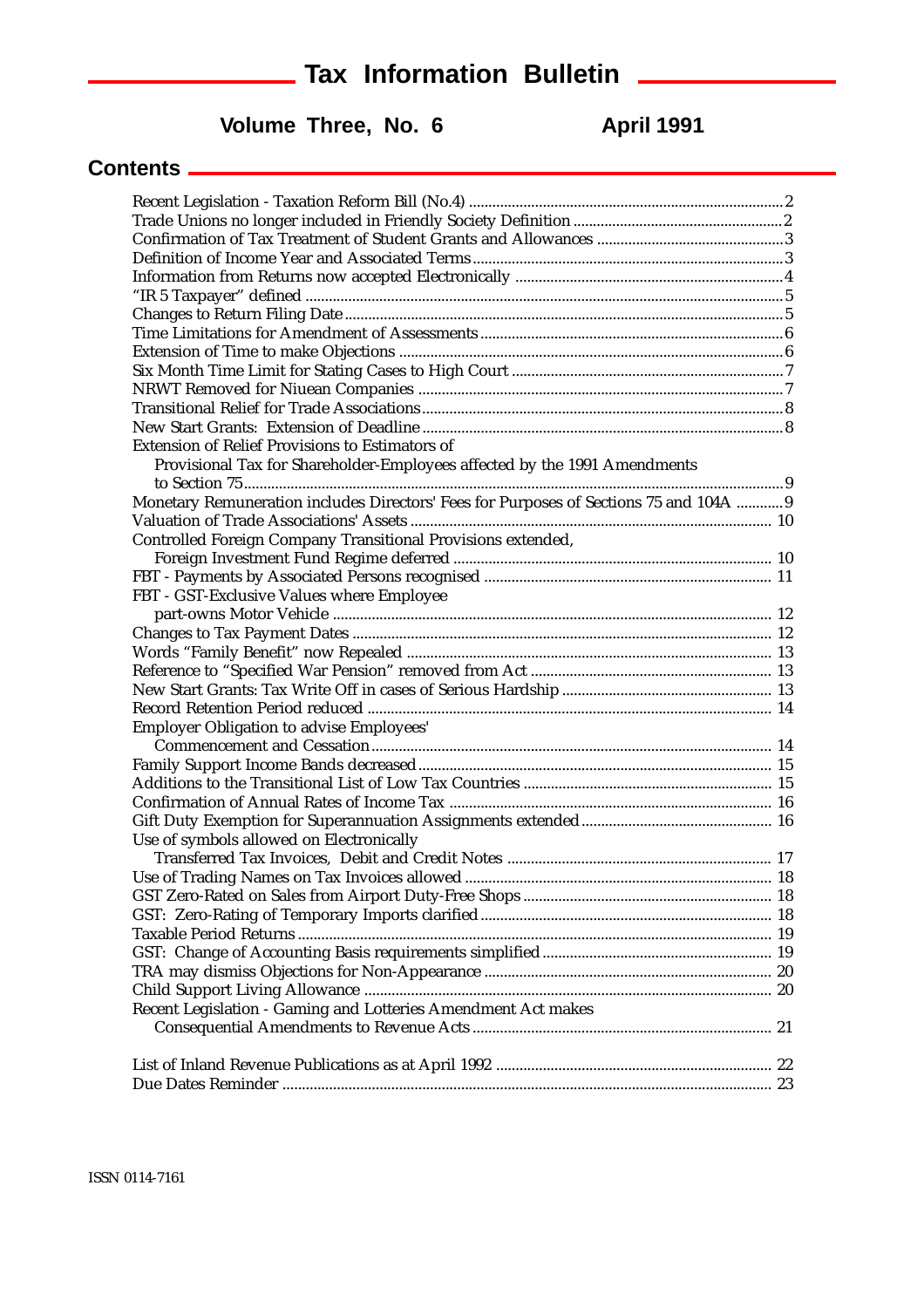# **Recent Legislation - Taxation Reform Bill (No.4)**

The Taxation Reform Bill (No 4) covered a wide range of issues and gave effect to a series of changes that are predominantly procedural or administrative in nature. The bill was introduced into Parliament on 19 December 1991, and the resulting acts received royal assent on 13 March 1992.

Upon passage, the bill was divided into separate acts:

- Income Tax Amendment Act 1992
- GST Amendment Act 1992
- Stamp and Cheque Duties Amendment Act 1992
- Estate and Gift Duties Amendment Act 1992
- Inland Revenue Department Amendment Act 1992
- Child Support Amendment Act 1992
- Accident Compensation Amendment Act 1992.

Unless otherwise indicated, section numbers in the headings of the following items refer to the Income Tax Amendment Act 1992.

### **Trade Unions no longer included in Friendly Society Definition Section 2(1)**

#### **Introduction**

"Trade organisations" will no longer come within the ambit of the previous friendly society definition.

#### **Background**

The income of a friendly society, as defined in section 2, is exempt from tax except so far as it is derived from business carried on beyond the circle of its membership (section 61(23)).

Previously the definition was wide enough to include trade unions, employer organisations and industrial associations. This changed with the passing of the Employment Contracts Act 1991 (ECA).

The ECA provided that "every union, employers organisation or association" that was previously registered under the Labour Relations Act 1987 shall become an incorporated society registered under the Incorporated Societies Act 1908. Therefore, trade organisations cease to be friendly societies from 15 May 1991.

(See also pages 8 ans 10 of this TIB for further discussion on trade associations under sections 11(2) and 16.)

#### **Key Issues**

"Friendly society" now means any society or credit union or association of credit unions registered or deemed to be registered under the Friendly Societies and Credit Unions Act 1982.

Many trade associations who become incorporated societies will not see any great change. Their income will comprise merely interest on subscriptions held in current accounts. However, in those cases where income is derived from larger investments, or possibly in the form of rental income, it will be necessary to complete accounts for tax purposes.

Any affected trade union, employer organisation or industrial association which will now be liable to income tax because their income is above the \$1,000 exemption provided in section 61(34) of the Income Tax Act 1976 will no longer qualify for a Certificate of Exemption from Resident Withholding Tax. These organisations should advise payers of interest that their interest income is no longer exempt.

Some of these organisations may now be liable for provisional tax. They should contact their nearest Inland Revenue Office for information about this.

#### **Application Date**

These amendments apply from 1 April 1992.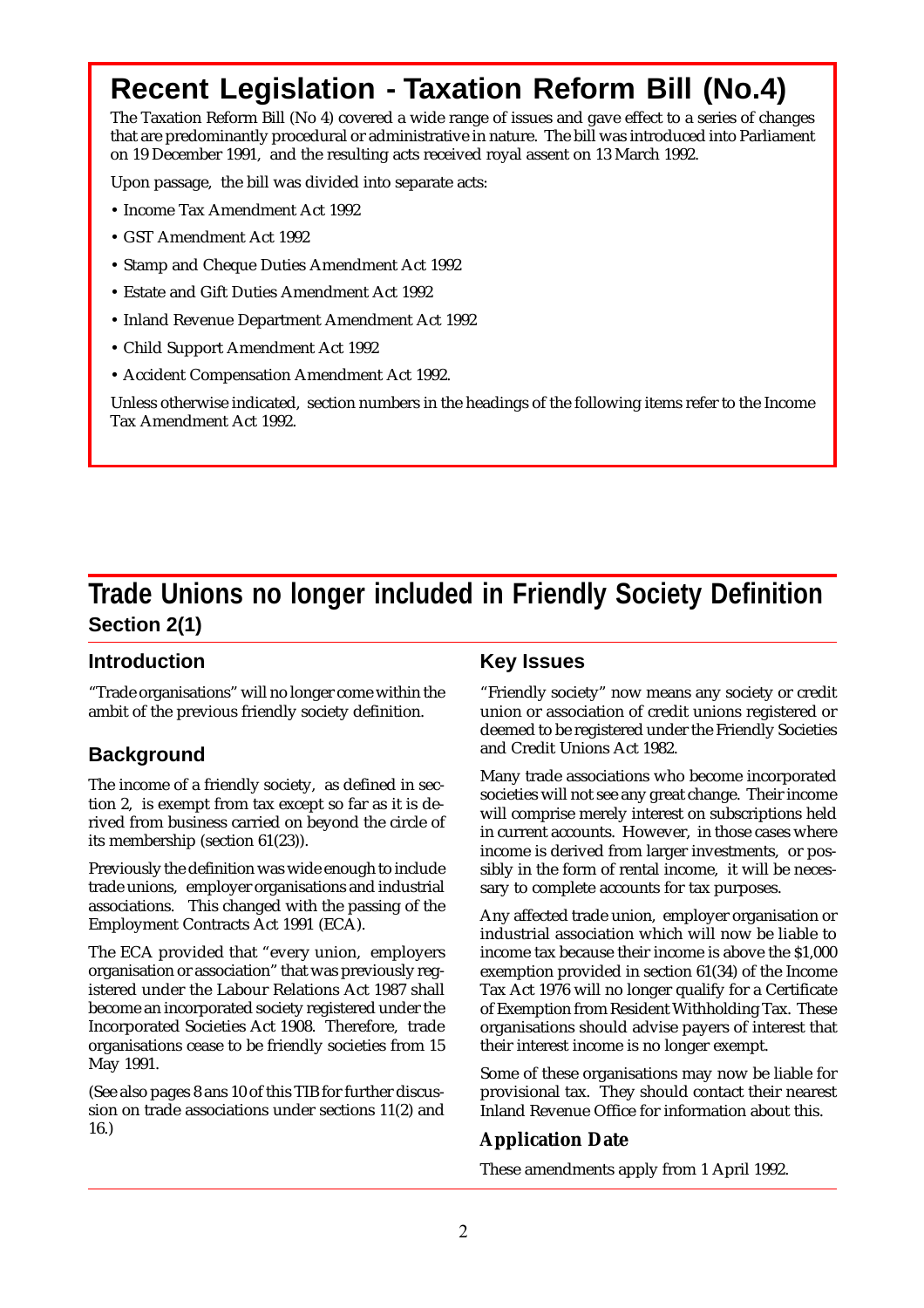### **Confirmation of Tax Treatment of Student Grants and Allowances Sections 2 (2), 11(3), 13 and 23**

#### **Introduction**

The Income Tax Amendment Act 1992 amends four provisions in the Principal Act which affect student grants and allowances.

These amendments are consequences of the Education Amendment Act 1990 (which repealed section 163 of the Education Act 1964) and of the Student Allowances Regulations 1991.

#### **Background**

Since 1 April 1988, student allowances and grants have been assessable income. This liability arose under three provisions, namely:

- as "salary or wages" as defined in section 2 of the Act;
- as "basic grants and independent circumstances" grants" made pursuant to regulations made under section 193 of the Education Act 1964
- as "income derived from any other source whatsoever" under section 65(2)(l).

From that date, "scholarships or bursaries ... other than a basic grant or an independent circumstances grant made pursuant to regulations made under section 193 of the Education Act 1964" have been exempt from income tax.

Because the definition of "salary or wages" includes student grants and allowances and because "salary or wages" are within the definition of "source deduction payment" in section 6(1), the income tax due was required to be deducted at the time of their payment under the PAYE provisions.

#### **Key Issues**

Section 193 of the Education Act 1964 has been repealed. The Student Allowances Regulations 1991, which apply from 1 January 1992, were made pursuant to the authority of section 303 of the Education Act 1989

To continue the income tax assessability of student grants and allowances, the exemption of scholarships or bursaries, and the deduction of income tax under the PAYE provisions, the reference to section 193 of the Education Act 1964 has been altered in:

- the paragraph (ca) definition of "salary or wages" in section 2;
- the paragraph (da) of section 65 (2) (assessable income) definition of "basic grants";
- the section 61(37) exemption of scholarship and bursaries; and,
- the section 374A definition of "financially independent".

This latter provision is relevant for calculating family support tax credit entitlements.

A reference to section 303 of the Education Act 1989 has been substituted in each case.

The effect of these amendments is to continue the current tax treatment of student allowances, grants, bursaries and scholarships, and to leave unchanged Family Support entitlements.

#### **Application Date**

These amendments are effective from the date of assent (13 March 1992).

### **Definition of Income Year and Associated Terms Section 3**

A formal definition of the expression "income year" and certain other terms has been inserted into the Act.

Such definitions did not previously exist. They have been inserted for convenience of reference.

Definitions are now in place for:

- Income Year
- Standard Balance Date (etc)
- Non-standard Balance Date (etc)
- Early Balance Date (etc)
- Late Balance Date (etc)

In addition, references to Income Years in the Act shall be taken as including non-standard accounting years (section 3(3)(a)).

#### **Application Date**

These amendments are effective from the date of assent (13 March 1992).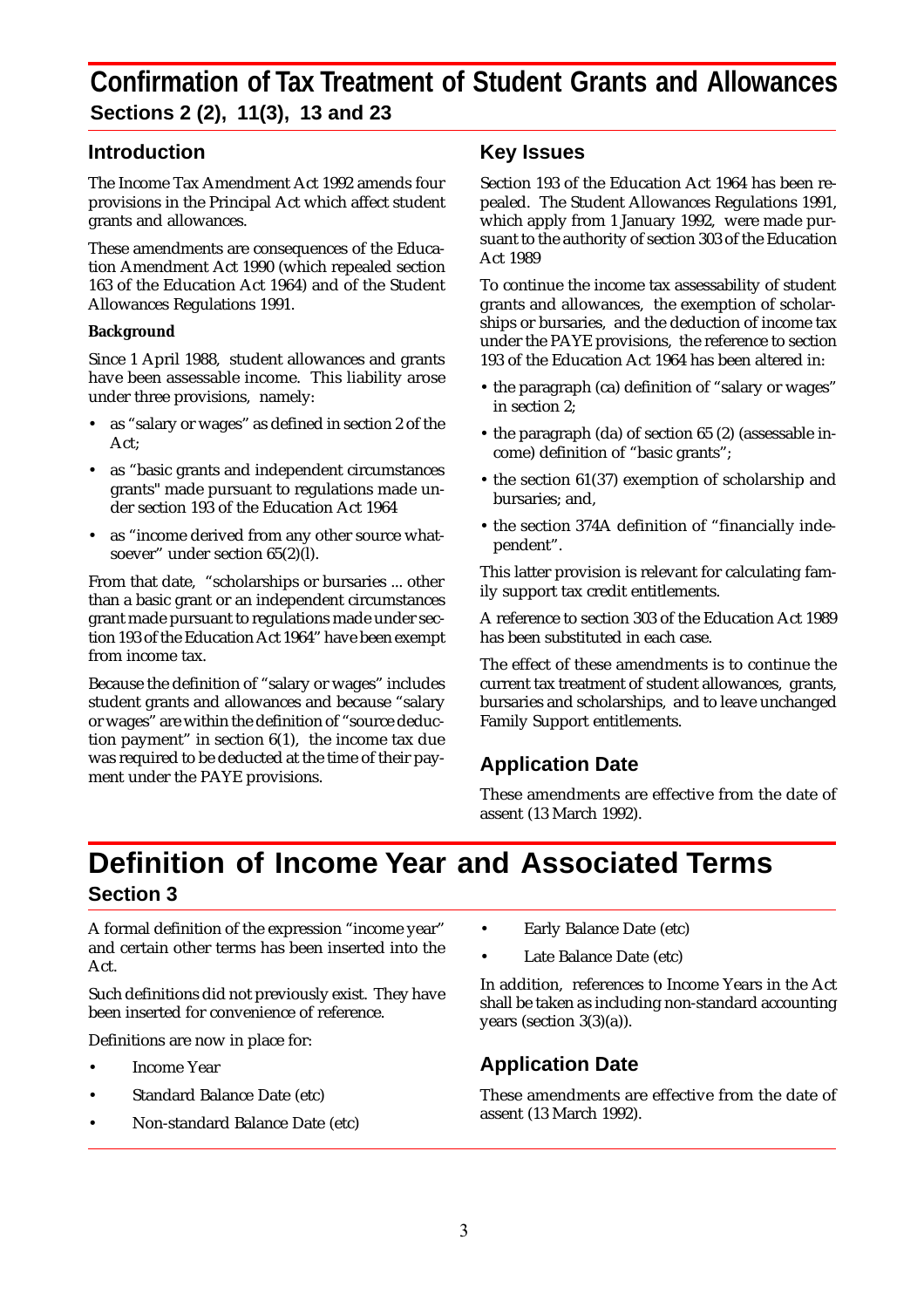#### **Introduction**

The Income Tax Act and the Inland Revenue Department Act have been amended to enable the Commissioner to receive and act on electronically filed information from returns.

#### **Background**

The Act previously required returns to be filed by way of paper. Inland Revenue's FIRST computer systems enable us to receive information electronically. The Income Tax Act has therefore been amended to enable the Commissioner to receive and act on electronically filed information from returns. The Inland Revenue Department Act has been amended to clarify the point in time that an electronic return is received and covers the prescribing of electronic formats for electronically filed information.

#### **Key Issues**

#### **Power of Commissioner to receive and act on electronic information**

The Income Tax Act before amendment gave the Commissioner the power to receive and act only on paper returns [section 9]. The new section 14A gives the Commissioner the power to give approval to taxpayers or their agents to file the information from returns by electronic means in a prescribed electronic format. Where return information is received in this manner the Commissioner will treat the information as if it were a return furnished pursuant to section 9 or any other provision of the Act which relates to the furnishing of returns. This means that the Commissioner can issue assessments, accept objections and so forth on the basis of the information electronically filed.

#### **Retention of the paper copy**

The software package which all those filing electronically must use will print a copy of the electronically filed information in a normal return format. New section 14A(3)(b) deems this paper copy to be the return of the taxpayer. The taxpayer is required to retain it on behalf of the Commissioner and produce it on request. These paper returns may be kept by taxpayers or their agents.

New section 428A details the requirements for keeping paper returns from which the information has been electronically filed. Essentially the paper return must be retained for seven years unless the Commissioner requires the return to be kept for a greater period or a notice in writing has been issued to the effect that retention is not required.

#### **Signing the return**

The return produced by the software package will incorporate the declaration found on all paper returns. Section 17A of the Inland Revenue Department Act requires all returns to be signed.

#### **Receipt of an electronically filed return**

Section 17A of the Inland Revenue Department Act has been amended to ensure that receipt of the electronic information by Inland Revenue is deemed to be the receipt of the return.

#### **Prescribed Format**

Section 22A of the Inland Revenue Department Act has been repealed and replaced. A return or information filed electronically is deemed not to be in a prescribed format unless it is transmitted in an electronic format that has been certified by the Commissioner as matching the prescribed format. It was necessary to legislate in this manner because it is not possible to publish in paper form the electronic format.

#### **Other Returns**

In time the FIRST systems will cater for information or returns other than income tax returns. The legislation for electronic filing has been drafted to cover all returns required under the Income Tax Act.

#### **Application Date**

These amendments are effective from the date of assent (13 March 1992).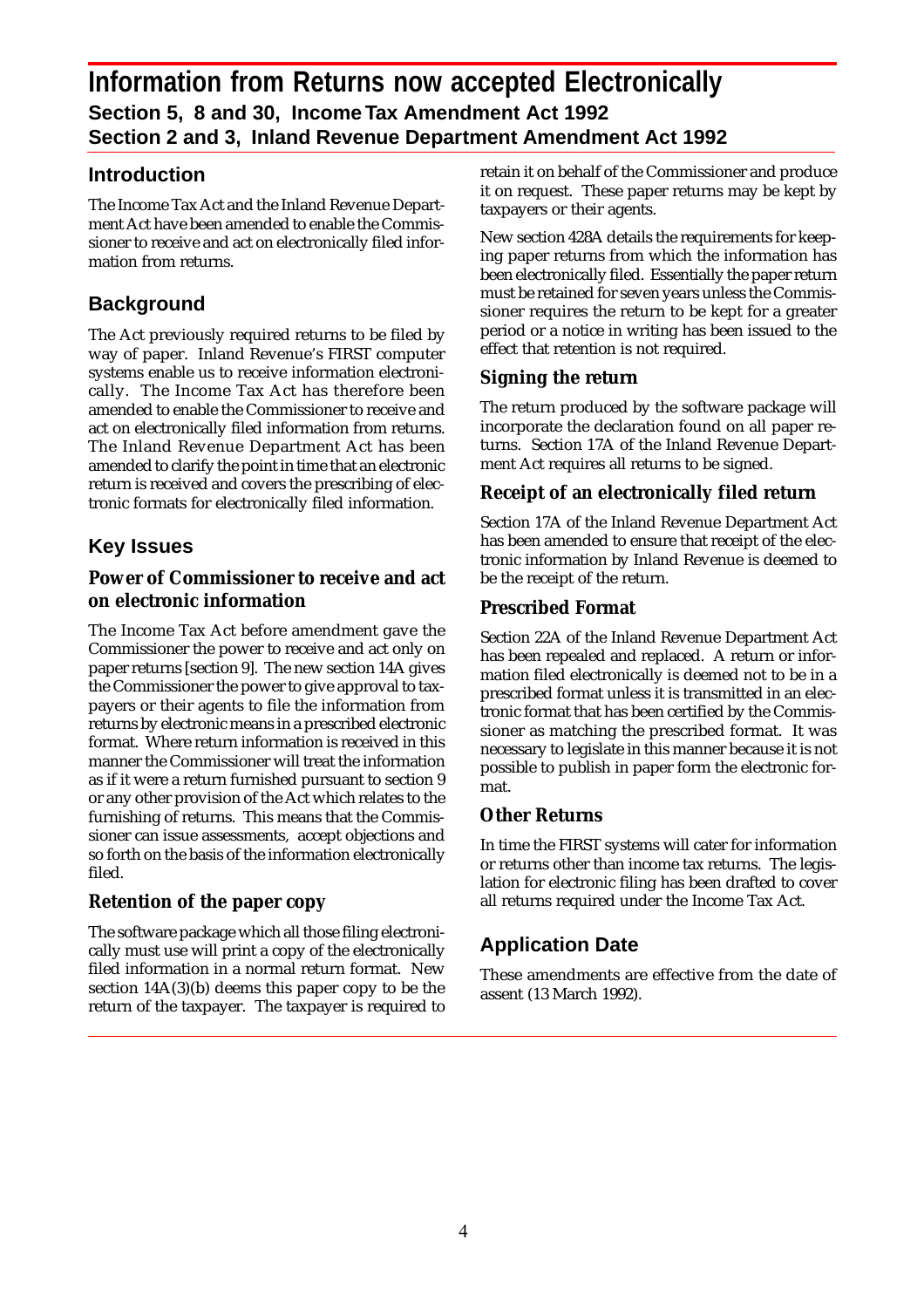### **"IR 5 Taxpayer" defined Section 6(1)**

#### **Introduction**

Section 17 of the Income Tax Act has been amended to define an IR 5 taxpayer.

#### **Background**

For many years there has been a distinction between IR 5 and IR 3 taxpayers, based on whether or not the taxpayer was a provisional taxpayer, but "IR 5 taxpayer" was not defined.

The need to define an IR 5 taxpayer arose because of changes to the provisional tax rules, for implementation of FIRST, and to enable easy instructions to be given to taxpayers for filing purposes.

#### **Key Issue**

An "IR 5 taxpayer" will mean any natural person where -

- (a) the only income of the person in an income year is New Zealand sourced income that consists only of any one or more of the following:
	- (i) Salary or wages; or
	- (ii) Extra emoluments; or
	- (iii) Resident withholding income; and
- (b) The person does not derive in that year income consisting of either withholding payments or beneficiary income as defined in section 226(1) of the Act.

The reason for the limitation to New Zealand sourced income is that under FIRST IR 5 processing there is no provision for calculating overseas tax credits.

#### **Application Date**

The amendment will apply for the 1991/92 income year.

# **Changes to Return Filing Date**

### **Section 6(2)**

#### **Introduction**

Certain changes have been made to Return Filing Dates.

#### **Background**

This reflects recommendations of the Tax Simplification Consultative Committee (TSCC). The TSCC recommended that non-IR5 taxpayers should have four months from balance date in which to file their returns, and that all return filing dates should be on the 20th day of a month rather than the customary 7th.

Once planned changes to provisional tax payment dates were deferred, a change to return filing dates would have meant that provisional taxpayers would be required to pay their first provisional tax payment on the 7th day of a month, even though their return was not due for filing until the 20th. This would have been confusing for taxpayers who normally send their first payment and their tax return together, so the actual date changes have been deferred meantime.

The TSCC recommended that the time to file for non IR 5s be extended to the fourth month after balance date. This would have been advantageous for late balance date taxpayers but it would have been difficult for persons with October or November balance dates as the new return forms are often not available until early in April.

#### **Key Issues**

A new subsection 17(2) of the Income Tax act therefore sets the due dates for filing annual income tax returns.

IR 5 returns are due by 7 June, as at present.

Returns from late balance date taxpayers are due by the 7th day of the 4th month after a taxpayer's balance date.

All other returns are due by 7 July.

#### **Future Developments**

When the TSCC's recommendations on aligning due dates to the 20th day are eventually adopted the legislative wording will be in place for a simple amendment to change the numbers.

#### **Application Date**

The amendment applies for the 1991/92 income year.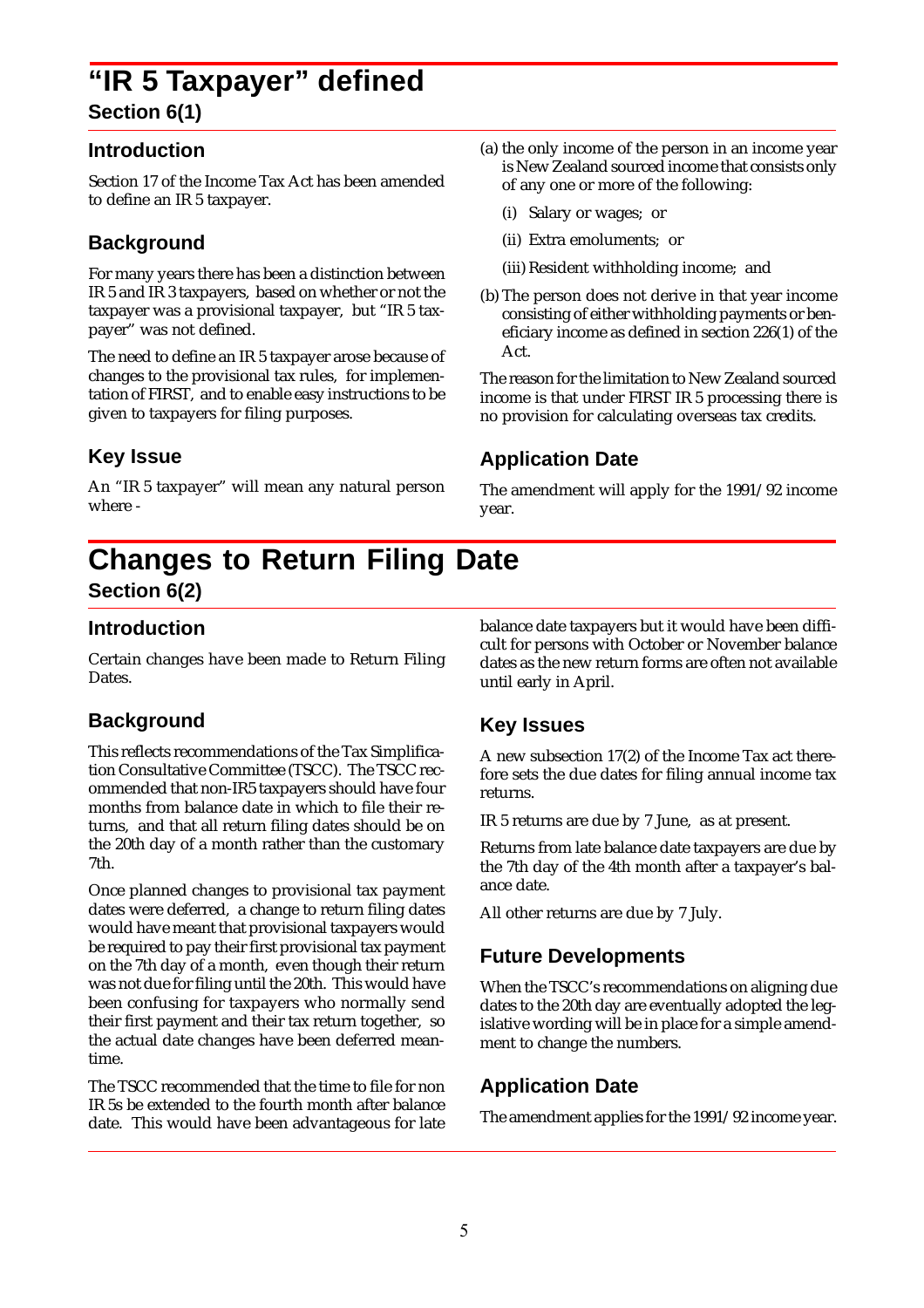### **Time Limitations for Amendment of Assessments Section 7**

#### **Introduction**

This amendment effects two changes to section 25 (1) of the Income Tax Act 1976. These amendments are necessary for three reasons. The first is to clarify the time within which the Commissioner may amend an assessment. The second is to accommodate changes in the manner in which Inland Revenue processes returns and consequently, the basis on which assessments are made. The third is to clarify that the four year time limit in the provision does not apply to default assessments.

#### **Background**

Subsection (1) of section 25 imposes a four year time limit within which the Commissioner may amend, by increasing the amount thereof, an assessment for any income year. Previously, the time limit for amendment expired four years "from the end of the year in which the assessment was made". Doubts have arisen on occasions where an assessment was made late in an income year and not notified to the taxpayer until after the end of that income year.

Also, because the term "assessment" is not defined in the Act, the current language of the subsection arguably contemplates that some act of the mind is necessary for an assessment to be made. Modern returns processing under FIRST Systems renders such an assumption no longer valid in the great majority of circumstances.

Finally, it has also been argued that the "returns" referred to in the subsection need not be the same as those "assessed" for any income year. That is, that default assessments could not be amended where subsequently a return is filed for an income year. The legislative intention is that the "returns" referred to as filed be the same as those "assessed" in any income year.

#### **Key Issues**

From date of assent, subsection (1) of section 25 is amended to insert the expression "(other than pursuant to section 21 of this Act)" after the expression "income tax for any year". This amendment will exclude default assessments from the scope of the section.

Also from that date, the subsection is further amended by substituting the expression "the notice of assessment was issued" for the expression "the assessment was made". This amendment will clarify the commencement date of the time limit for amendment of assessments.

#### **Application Date**

These amendments are effective from the date of assent (13 March 1992).

### **Extension of Time to make Objections**

**Section 9 and 18, Income Tax Amendment Act 1992 Section 8, GST Amendment Act 1992 Section 3, Estate & Gift Duties Amendment Act 1992 Section 2, Stamp & Cheque Duties Amendment Act 1992**

#### **Introduction**

Taxpayers have been given a formal right to apply for an extension of time in which to make an objection.

#### **Background**

These amendments give effect to recommendations of the Tax Simplification Consultative Committee (TSCC) relating to tax in dispute.

In the past, a taxpayer who failed to lodge an objection within the prescribed time, could only apply to the Commissioner to make a late objection and then await the Commissioner's discretion. This created uncertainty for such taxpayers, since the original time for objection was expired but the Commissioner had not yet made his decision whether or not to accept the application for late objection.

#### **Key Issues**

For all the above Revenue Acts, the amendments enable taxpayers to apply to the Commissioner for an extension of time in which to make an objection before the expiry of the objection period.

#### **Application date**

These amendments apply from 1 April 1992.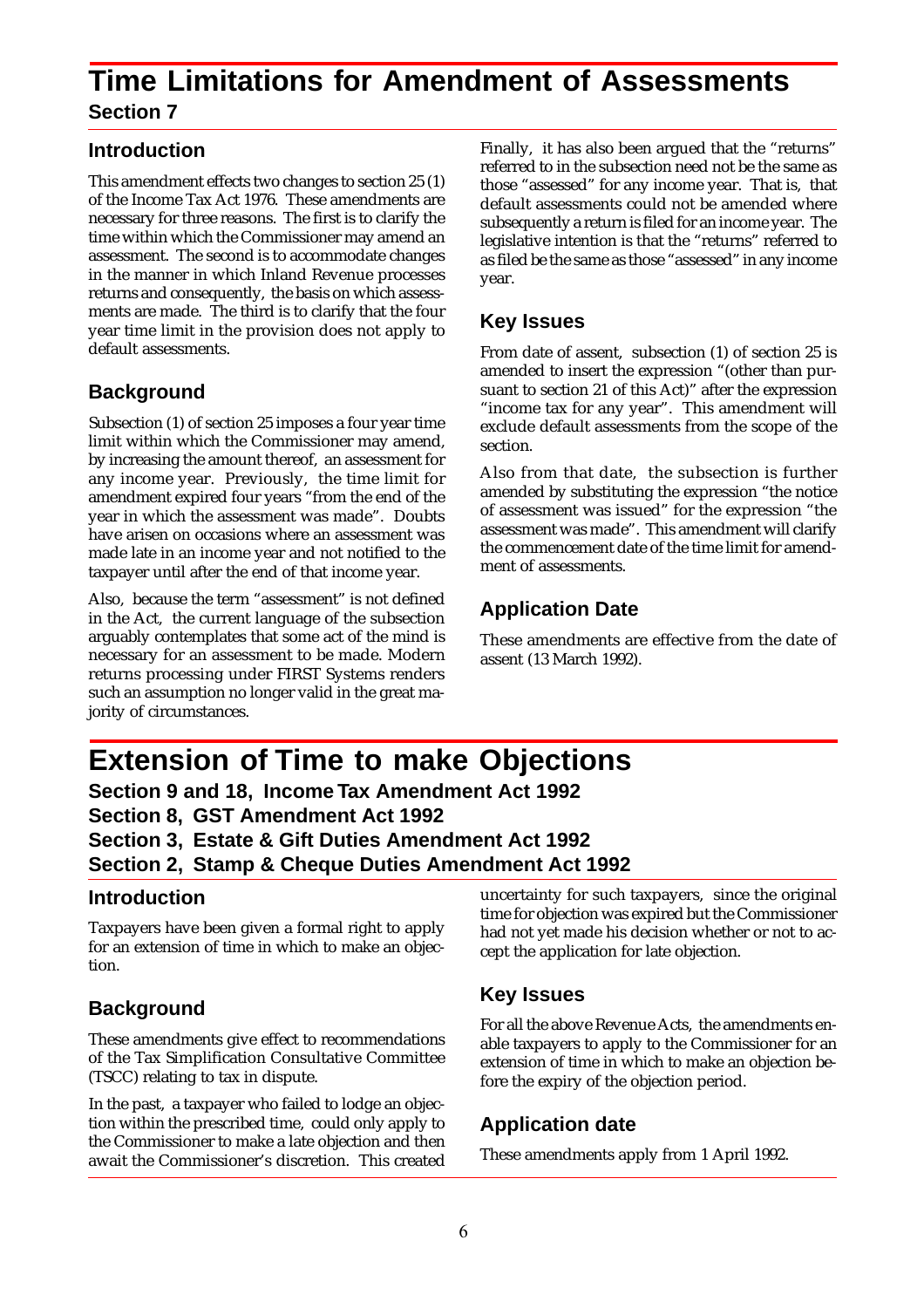### **Six Month Time Limit for Stating Cases to High Court Section 10**

#### **Introduction**

The Tax Simplification Consultative Committee (TSCC) recommended that the Commissioner of Inland Revenue should be subject to a six month time limit within which to state a case for the opinion of the High Court.

This amendment gives legislative effect to that recommendation, for objections made on or after 1 July 1992.

#### **Background**

Section 33 of the Income Tax Act 1976 prescribes the circumstances and manner in which objections to assessments may be referred to the High Court in the first instance.

Where an objection is disallowed by the Commissioner, the objector is permitted two months in which to state a case for the opinion of the High Court. There is no similar time limit within which the Commissioner may elect to state a case for the opinion of the High Court.

#### **Key Issues**

Section 33 is amended to provide that for requests for cases stated made on or after 1 July 1992, the Commissioner shall state a case within six months of either:

- the date of receipt of the objection, or
- the date on which the Commissioner and the objector agreed to state a case for the opinion of the High Court, or
- the date on which the High Court orders that a case be stated for its opinion.

The High Court is granted power to extend the time for the stating of a case for its opinion. Where the Commissioner fails to file a case within the set period, the Court may, on application from the objector, allow the objection.

#### **Application Date**

This amendment applies to cases stated on or after 1 July 1992.

### **NRWT Removed for Niuean Companies Sections 11(1) and 11(5)**

#### **Introduction**

Section 61 of the Income Tax Act, as it relates to Niue, has been amended, at the request of the Niuean government.

#### **Background**

Niue has no Companies Act of its own. Niuean companies have therefore traditionally been incorporated under New Zealand law. In recognition of this fact, income derived by these companies is exempt from New Zealand taxation under s61(9) of the Income Tax Act, as are the dividends paid by them to shareholders who are Niuean residents (under s61(48)).

However, the operation of the New Zealand NRWT regime means that income derived from a Niuean company by a person resident in a country other than Niue or New Zealand will attract New Zealand NRWT. The Niuean Government requested the removal of this disincentive to foreign investment.

#### **Key Issues**

The amendments to the Act exempt from New Zealand tax:

- the income of a company where that income is derived exclusively or principally from Niue, and
- the dividends paid by such companies to persons who are not residents of either New Zealand or Niue.

#### **Application Date**

These amendments apply from 1 April 1992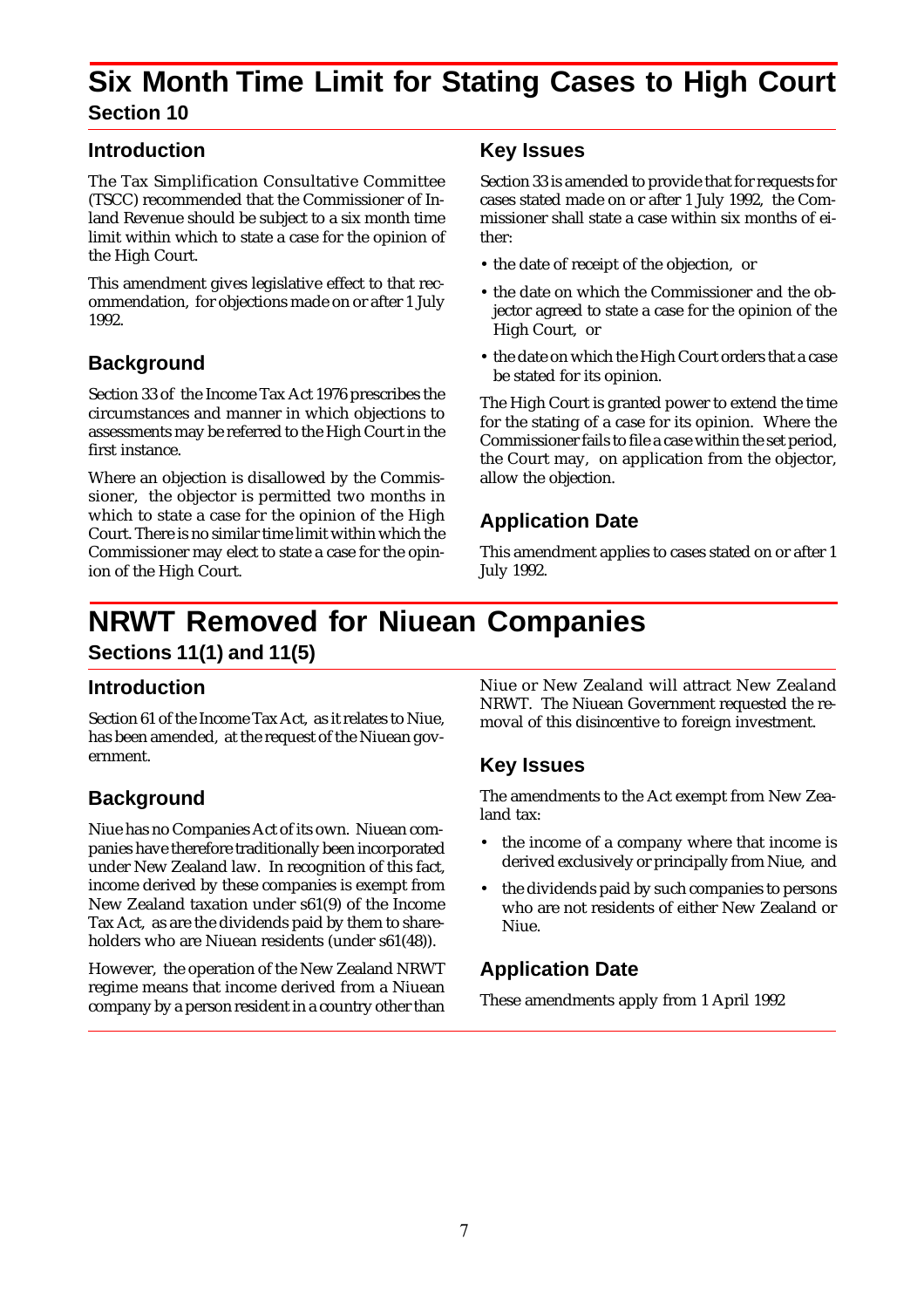# **Transitional Relief for Trade Associations**

**Subsections 11(2)and 11(4)**

#### **Introduction**

This is a relief provision for those trade associations discussed above under section 2(1) (see Page 2) which are deemed to be incorporated societies from 15 May 1991. It avoids the need for them to furnish part year tax returns.

#### **Background**

Previously trade unions and employer organisations were expressly included in the definition of "friendly society" for the purposes of the Income Tax Act 1976 and were therefore entitled to an exemption from tax on income derived within the circle of membership.

With the enactment of the Employment Contracts Act 1991 they were no longer within that definition and lost their tax exempt status from 15 May 1991. As it is preferable for a change of taxation status to take place from the commencement of an income year a short exemption period has been provided to align the change in status with the commencement of a standard accounting year.

#### **Key Issue**

A new subsection 61(23A) exempts certain trade unions and employer associations from income tax for the period from 15 May 1991 to 31 March 1992.

No specific provision has been made for trade associations which do not have a 31 March balance date. Consideration of the use of an alternative balance date will be subject to the usual rules, and the effect of this exemption will need to be taken into account.

Taxable income of a trade association derived outside the circle of membership is not affected by this change. It remains taxable.

A consequential change to section 61(39) of the Income Tax Act 1976 omits words that are no longer necessary in light of the new definition of "friendly society" substituted by section 2(1) of this Act.

#### **Application Date**

These amendments apply from 13 March 1992.

### **New Start Grants: Extension of Deadline Section 12**

#### **Introduction**

The provisions relating to New Start Grants have been amended to give farmers on the East Coast of the North Island who suffered from drought an extra year to organise their tax position.

#### **Background**

Section 64FB(2) of the Income Tax Act applies to farmers who suffered from the drought which occurred on the East Coast of the North Island during the 1988 and 1989 income years. It provides that where a farmer had debts remitted by 30 September 1990 as a prerequisite for receiving a New Start grant, the amount forgiven was not counted as assessable income to the extent to which it could not be offset against accumulated losses.

#### **Key Issues**

The 30 September 1990 date by which an East Coast farmer had to have all debts incurred and remitted was an extremely tight deadline for some given their circumstances. This amendment provided an extra year for these farmers to sort out their financial affairs. This meant those farmers who suffered from the East Coast droughts had until 30 September 1991 to finalise their tax position.

#### **Application Date**

The amendment itself applies from the date of the enactment of the Amendment Act, but the nature of the amendment means that the effective application date is 30 September 1990.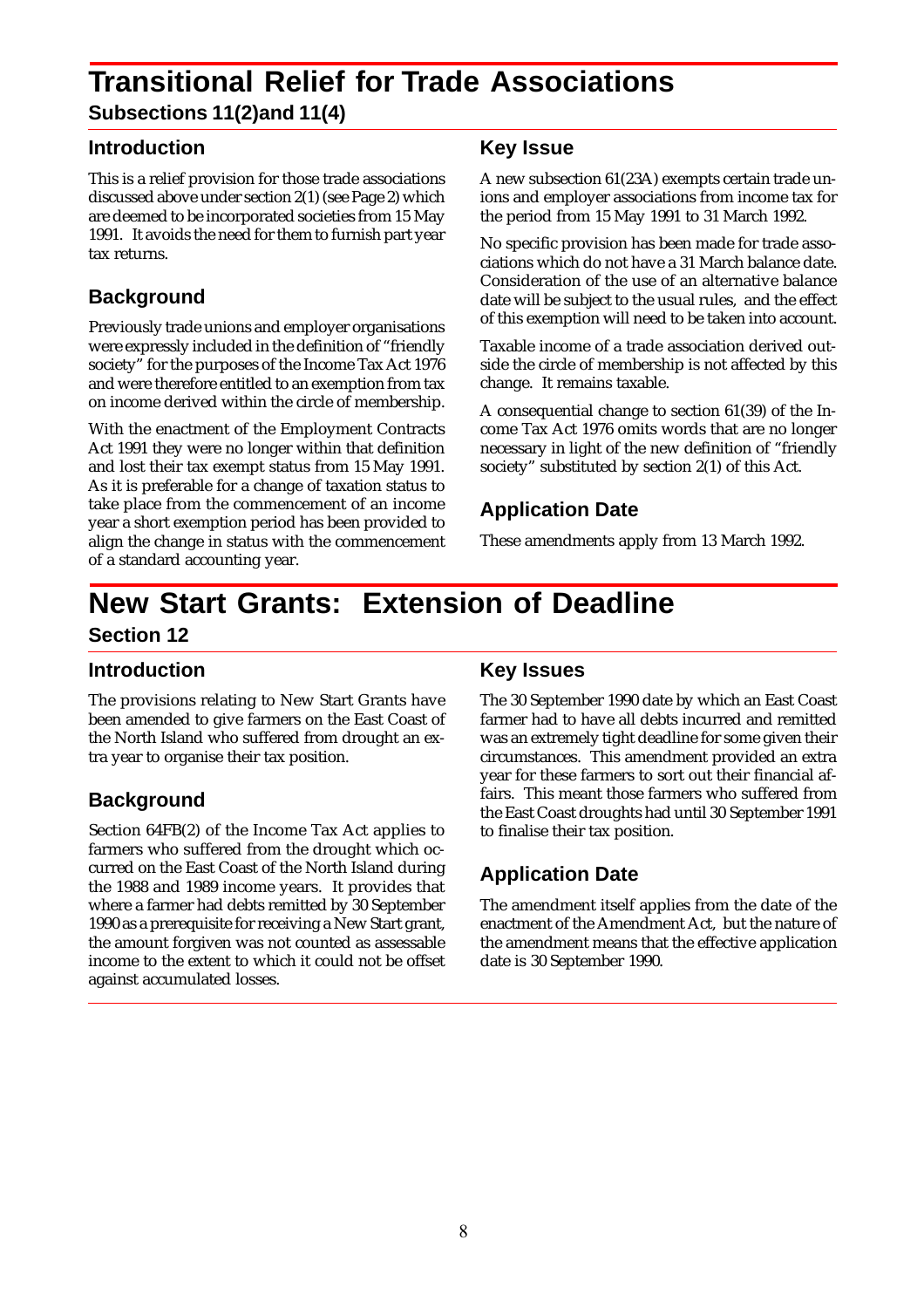### **Extension of Relief Provisions to Estimators of Provisional Tax for Shareholder-Employees affected by the 1991 Amendments to Section 75 Section 14**

#### **Introduction**

The Income Tax Amendment Act 1992 adds to the transitional provision to section 75 of the Income Tax Act 1976, which was contained in the Income Tax Amendment Act (No.3) 1991. It extends the adjusted 1991 residual income tax for the purposes of capping any 1992 under-estimation penalty.

#### **Background**

The Income Tax Amendment Act (No.3) 1991 provided a transitional provision for section 75(3) of the Income Tax Act 1976. The transitional provision was needed because taxpayers affected by the operation of the amended section 75 were faced with two years' income assessable in the one income year.

This provision allowed taxpayers who used the 1991 residual income tax plus the uplift factors to determine 1992 provisional tax and the first and second instalments of 1993 provisional tax to adjust their 1991 residual income tax by the tax payable as a result of the operation of the amendment.

However, this adjustment of the provisional tax amount did not apply to cap any 1992 under-estimation penalty.

#### **Key Issues**

The amendment ensures that the adjusted amount of 1991 residual income tax applies to cap any 1992 exposure to under-estimation penalty.

#### **Application Date**

This amendment applies to cap any exposure to under-estimation penalty for the 1992 income year.

# **Monetary Remuneration includes Directors' Fees for Purposes of Sections 75 and 104A**

**Section 15**

#### **Introduction**

The Income Tax Amendment Act 1992 adds a further subsection to section 104A of the Income Tax Act 1976. It makes it clear that for the purposes of the operation of that section and section 75, monetary remuneration includes directors' fees.

#### **Background**

The Income Tax Amendment Act (No.3) 1991 contained new rules governing the assessability and deductibility of monetary remuneration. It had been pointed out to Inland Revenue that directors' fees were not explicitly included as monetary remuneration. The inclusion of directors as employees is somewhat indirect:

• an employee is defined as someone who is entitled to receive a source deduction payment;

- · withholding payments are source deduction payments; and
- · directors fees are subject to withholding payments.

There appeared to be some confusion among taxpayers as to whether the new rules actually applied to directors' fees.

#### **Key Issues**

The new subsection makes it clear that for the purposes of the operation of sections 75 and 104A, monetary remuneration includes directors' fees.

#### **Application Date**

This amendment applies from the date of assent. (13 March 1992)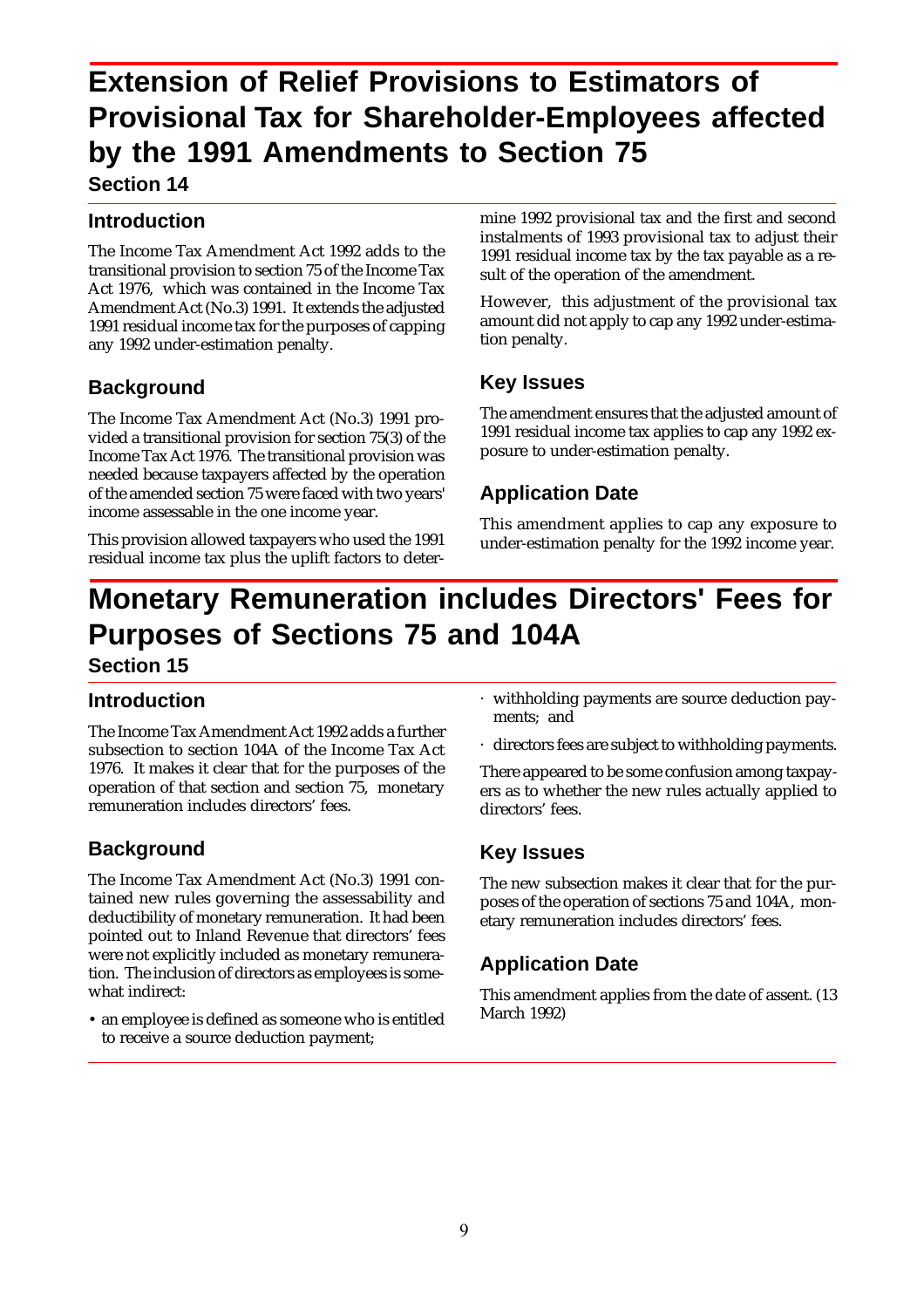# **Valuation of Trade Associations' Assets**

#### **Section 16**

#### **Introduction**

Section 16 inserts a new section 197I into the Act. This section makes provision for the valuation of assets of "trade associations" which cease to be exempt from tax from 1 April 1992.

#### **Background**

With the change in taxation status of trade unions and employer organisations it was necessary to provide a mechanism for valuation of assets which were owned by these organisations during their tax-exempt period.

Provisions similar to those provided in 1988 for State Owned Enterprises, Statutory Producer Boards, Cooperatives and similar organisations have been introduced (Sections 197A to H refer).

#### **Key Issues**

Subsection (1) defines "trade association" to encompass affected organisations.

Assets which in future can be depreciated in accordance with section 108 and which were on hand prior to 1 April may be valued as if they had previously been used in the production of assessable income and been depreciated in accordance with the Commissioner's ordinary depreciation for taxation rules. (subsection (2))

Where the asset is a building, it may be valued at acquisition cost for depreciation purposes (subsection (3)).

If there is a dispute about the cost of a depreciable asset, or about the date of acquisition, it must be determined by agreement between the taxpayer and the Commissioner. Failing such an agreement, the Commissioner shall make a determination as to cost or date as appropriate. (subsection (4))

#### **Application Date**

The amendment comes into force on 1 April 1992. This applies from a specific day, not for an income year.

### **Controlled Foreign Company Transitional Provisions extended, Foreign Investment Fund Regime deferred Section 17**

#### **Introduction**

The Income Tax Act has been amended to extend the transitional provisions of the Controlled Foreign Company (CFC) regime, and to defer the application of the Foreign Investment Fund (FIF) regime.

#### **Background**

Section 245Y of the Income Tax Act originally provided that if a CFC was resident at all times during the period from 1 April 1988 to 31 March 1990 in a country or territory other than those listed in the Seventeenth Schedule to the Act, any person who held an income interest in that CFC was not required to calculate attributed foreign income or attributed foreign loss until 1 April 1990.

The application date of the FIF regime was 1 April 1988 unless a fund was resident in a country or territory not listed in the Seventeenth Schedule. Persons with an interest in a fund resident in a country not listed in the Seventeenth Schedule were not required to calculate FIF income or loss until 1 April 1989.

The transitional period of the CFC regime was extended to 31 March 1991 by the Income Tax Amendment Act (No 2) 1991. This Act also deferred the application date of the FIF regime until 1 April 1991.

#### **Key Issues**

The document *Taxing Income Across International Borders - A Policy Framework* was released as a Budget annex on 30 July 1991. The Government welcomed comment on the issues discussed in that document, including the CFC and FIF regimes.

To allow sufficient time to receive and consider public submissions as part of the review of the CFC and FIF regimes, the Government has decided to extend the transitional provisions of the CFC regime and postpone the application of the FIF regime for a further year.

Accordingly, a further amendment has been made to section 245Y of the Act to extend the period to which the transitional provisions relating to the CFC regime will apply. Before this amendment these provisions had ceased on 31 March 1991. They will now apply until 31 March 1992.

However, the CFC regime will continue to apply to interests held in CFCs resident in countries or territories listed on the Seventeenth Schedule.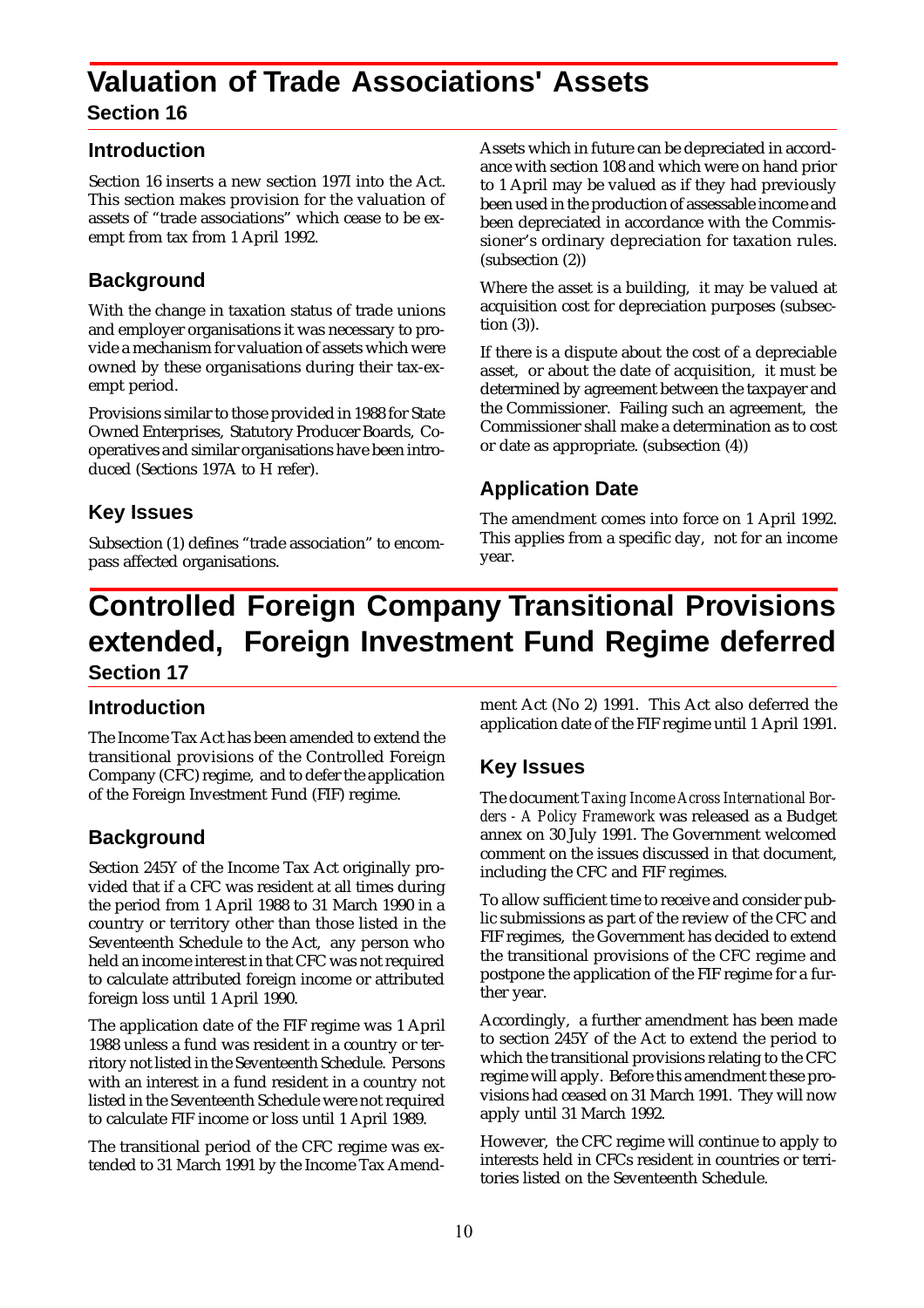The amendment also provides that the application of the FIF regime has been deferred for a further year. It will now apply from 1 April 1992.

The amendments contained in the Income Tax Amendment Act (No 2) 1991 inserted an anti-avoidance provision, to ensure that interests acquired in the period between the date of the announcement of the deferral of the application of the FIF regime, and the date from which the FIF regime was to apply would be subject to the FIF regime. The application of this provision has been extended to include all interests acquired between 19 December 1991 (the date of the announcement of the extended deferral), and 1 April 1992 (the new application date). Interests acquired by virtue of any rights attached to an interest held in a FIF before 19 December, or through the operation of law, will continue to be unaffected.

Section 245Y(3A) is amended to allow companies with late balance dates to return the attributed foreign income derived from 1 April 1992 in their 1993 returns of income. A similar amendment has been made to section 245Y(10), providing that this provision will equally apply to the FIF regime.

FIF income will not have to be taken into account for provisional tax estimates. However, taxpayers may take anticipated FIF losses into account if they wish. Tax payable on any FIF income will not be taken into account when calculating any underestimation penalty charged under section 384, additional tax charged under section 398, and any interest payable in terms of section 398A.

Refunds of tax arising as a result of the deferred application date of the FIF regime will not generally qualify for interest on tax overpaid. However, where a person who is entitled to receive interest on tax overpaid under section 413A receives a refund of tax previously paid on FIF income, that person will continue to be entitled to receive interest in relation to the amount of tax refunded.

A minor clarification has been made to section 245Y(1A). The words "or foreign entity" have been removed, as from 1 April 1989 the seventeenth schedule has no application to the FIF regime.

Inland Revenue is considering whether the current disclosure exemption will be extended for another year. Taxpayers will be notified in a later TIB.

#### **Application Date**

These amendments apply from 13 March 1992.

### **FBT - Payments by Associated Persons recognised Section 21(1)**

#### **Introduction**

This amendment corrects an oversight in the FBT regime by allowing a reduction in the taxable value of a benefit supplied to an associated person of an employee to be reduced by any amount paid by that associated person.

#### **Background**

A principle behind FBT is that the tax is levied only on the net value of the benefit provided. In situations where the employee receiving the benefit makes some payment towards it, the taxable value is reduced by the amount of that payment under the provisions of section 336P.

A benefit provided by an employer to an associated person of an employee - generally the employee's family - is also subject to FBT. There was, however, no corresponding provision reducing the value on which FBT was payable by any payment towards the benefit if that payment was not made by the employee.

It should be noted that administratively Inland Revenue has always allowed the taxable value of a fringe benefit to be reduced by any payment made by an associated person, and this amendment simply clarifies the legal position.

#### **Key Issues**

The amendment ensures that where a benefit is provided to an associated person of an employee, and that person makes a payment towards the benefit, the value on which FBT must be paid is reduced by the amount of the payment. This will not alter Inland Revenue's current practice.

#### **Application Date**

This amendment applies from the date of assent (13 March 1992).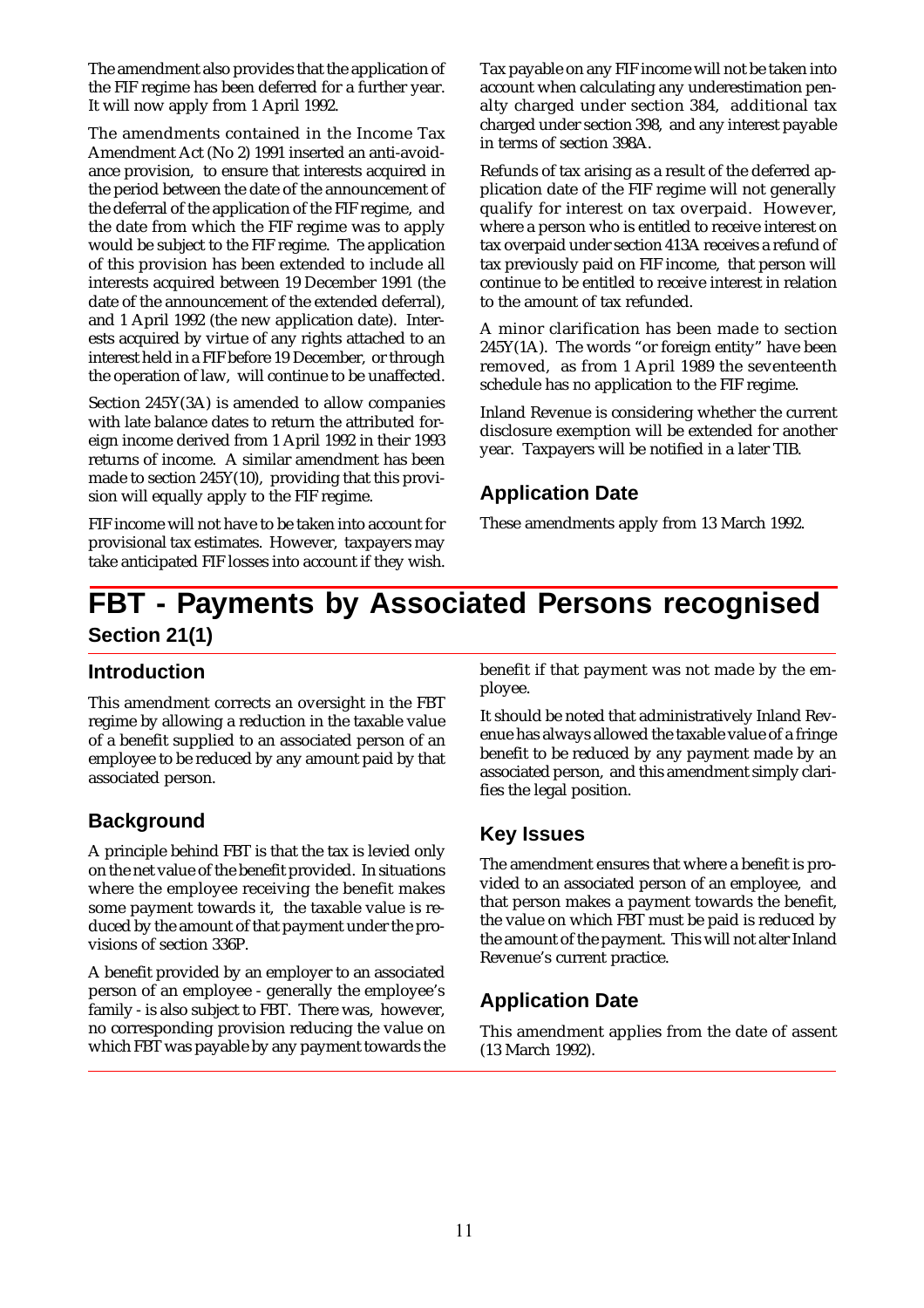# **FBT - GST-Exclusive Values where Employee part-owns Motor Vehicle**

**Section 21(2) and 21(3)**

#### **Introduction**

This amendment corrects an oversight in the FBT regime. Recognition is now made of the GST-exclusive valuation method where employees or associated persons make a contribution to motor vehicle costs.

#### **Background**

Section 336P(1) acts to reduce the taxable value of a fringe benefit which is a motor vehicle when that motor vehicle is part-owned by an employee, or subsequent to the amendment made by section **21(1)** of this Amendment Act, an associate of that employee. Where a motor vehicle is part-owned, the taxable value is reduced by 10%, on an annual basis, of the cost price of the vehicle to the employee or associate of the employee. The 10% reduction, compared to the total annual liability on 24% of the cost price, recognizes the fact that the employer will continue to meet the running and maintenance costs of the vehicle.

The impost of FBT where a motor vehicle is provided was amended by section 35 of the Income Tax Amendment Act (No 3) 1991. This amendment provided a new option of valuing motor vehicles in a manner which is exclusive of GST. Through oversight, this new valuation method was not recognized in section 336P.

#### **Key Issues**

This amendment recognizes the GST-exclusive method of valuation under clause 3 of the Tenth Schedule. Where this method of valuation is used, the value of the motor vehicle on which the employer is liable for FBT is reduced by the appropriate fraction of 10% plus GST of the cost price of the motor vehicle to the person who receives its benefit. Inland Revenue's current practice in this area will not change.

#### **Application Date**

This amendment applies from the date of assent (13 March 1992).

### **Changes to Tax Payment Dates**

**Sections 22, 26 and 27**

#### **Introduction**

These sections change the terminal tax date for nonprovisional taxpayers back to 7 February.

#### **Background**

The Tax Simplification Consultative Committee (TSCC) recommended that the due date for payment of terminal tax by non-provisional taxpayers be brought forward to 20 November for the 1991/92 income year. Amendments to give effect to that TSCC recommendation were in the Income Tax Amendment Act (No.3) 1990.

Although the TSCC approved a comprehensive set of provisional tax reforms, the total package of recommendations has not yet been adopted which has led to some practical problems. It was soon realised that the change to terminal tax due date for non-provisional taxpayers without the corresponding changes for provisional taxpayers (yet to be adopted) would not be equitable.

Three of those amendments dealing with due dates for payment of terminal tax have been reversed until such time as the new provisional tax regime as a whole is introduced. At that time it is proposed that payment dates will change to the 20th day of the appropriate months

#### **Key Issues**

Section 22 amends section 361 to set 7 February as the terminal tax date for all employees.

Sections 26 and 27 amend respectively sections 388 and 395 of the Act, to set 7 February as the terminal tax date for all taxpayers who are not employees and who have a 31 March balance date.

Terminal tax for taxpayers with non standard balance dates is due on the 7th day of the month specified in the Eighth Schedule to the Act.

#### **Application Date**

These amendments apply to terminal tax for the 1991/92 and subsequent income years.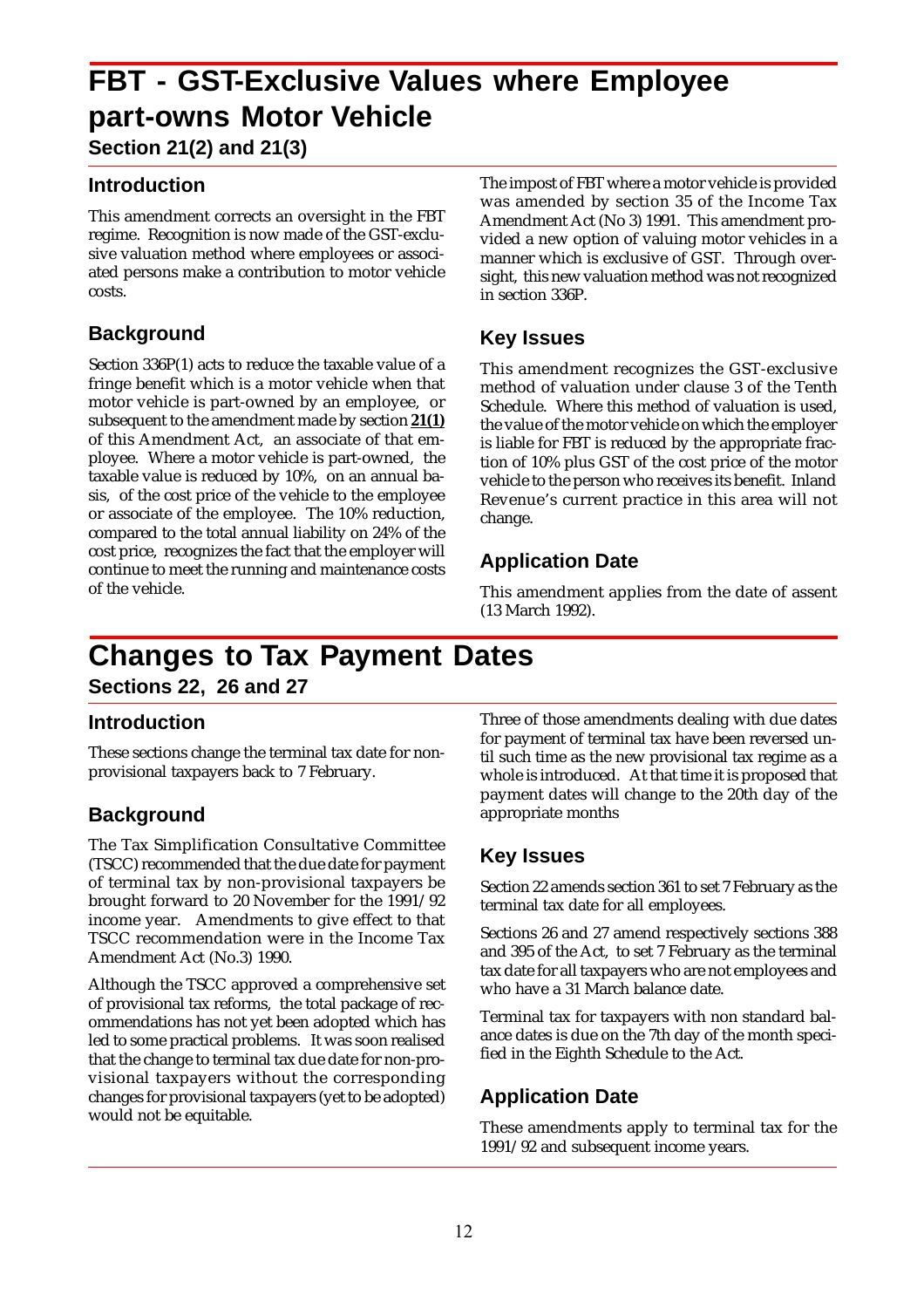### **Words "Family Benefit" now repealed Section 24**

#### **Introduction**

Section 24 of the Amendment Act corrects an oversight by repealing the words "Family Benefit" in section 374D.

#### **Background**

Section 374D of the Income Tax Act provides tax credits, known as Family Support Tax Credits, for low income earners with children. With the abolition of family benefit with effect from 1 April 1991, those sections in the Income Tax Act which used that term needed to be amended. These amendments were made by the Income Tax Amendment Act (No 2) 1991. The term was generally replaced with references to a dependent child and the principal caregiver of a dependent child. Through oversight, this amendment was not made to item y in section 374D(2).

#### **Key Issues**

This section replaces the words "entitled to receive a family benefit" with the words "a principal caregiver" in item y of section 374D(2).

#### **Application Date**

This amendment applies from the date of assent (13 March 1992).

### **Reference to "Specified War Pension" removed from Act Section 25**

#### **Introduction**

An amendment to the Income Tax Act repeals the remaining reference to the "specified war pension" and replaces it with the term "veteran's pension".

#### **Background**

As at 1 April 1990, the "specified war pension" was abolished and replaced by the "veteran's pension". At that time, not all references in the Income Tax Act to the "specified war pension" were repealed. The amendment rectifies this anomaly.

#### **Key Issues**

The definition of "qualifying person" in the Part of the Act dealing with the guaranteed minimum family income credit of tax contained a reference to "specified war pension". The amendment removes this reference to "specified war pension" and replaces it with the term "veteran's pension".

#### **Application Date**

This amendment applies from the date of assent (13 March 1992).

### **New Start Grants: Tax Write Off in cases of Serious Hardship Section 28, Income Tax Amendment Act 1992 Section 2, Accident Compensation Amendment Act 1992**

#### **Introduction**

Section 414 of the Income Tax Act and section 114 of the Accident Compensation Act 1982, which relate to the write off of tax in cases of serious hardship, are amended.

#### **Background**

New Start grants are provided to farmers who find themselves in financial difficulties due to adverse events. The package provides a \$45,000 grant, clear of any debts, where a farmer enters into an agreement with his/her creditors whereby the farmer's debts would be extinguished by the sale of the farm.

#### **Key Issues**

These amendments, contained in the relevant amendment Acts, provide relief from the payment of unpaid tax deductions and Accident Compensation levies where the farmer is in receipt of a New Start grant. The relief is granted only in respect of unpaid tax deductions and ACC levies incurred in the farming activity for which the New Start grant is provided.

#### **Application Date**

The amendments apply to New Start grants for previously "approved" adverse events. They will not apply to grants provided for future adverse events.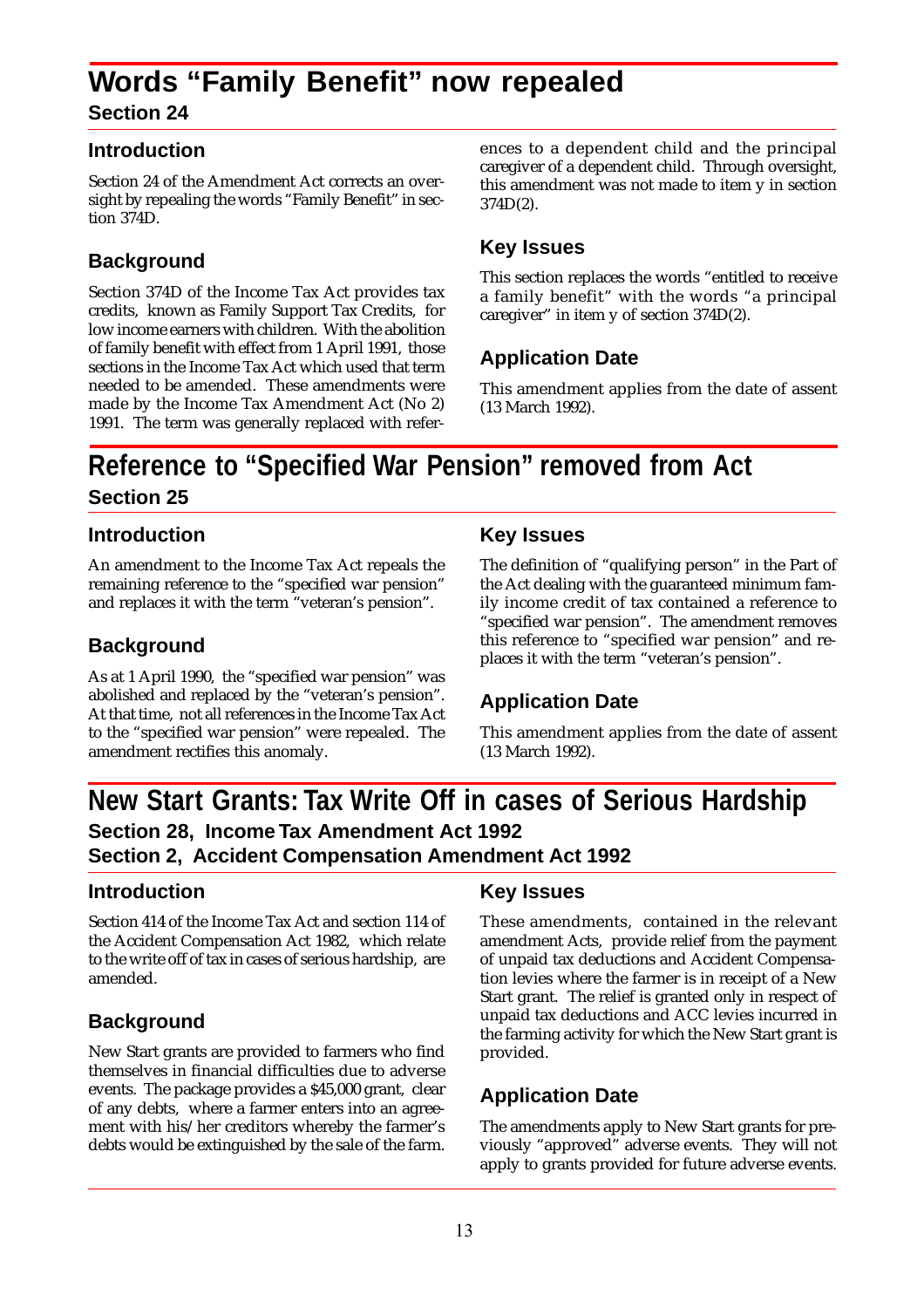### **Record Retention Period reduced Sections 20 and 29, Income Tax Amendment Act 1992 Section 10, GST Amendment Act 1992**

#### **Introduction**

The Income Tax Act and the GST Act have been amended to reduce the period for which taxpayers must retain tax records. However, the Commissioner of Inland Revenue has been granted powers to order that these records be kept for longer than the standard period set down.

#### **Background**

These amendments give effect to recommendations of the Tax Simplification Consultative Committee (TSCC) relating to Retention of Records.

#### **Key Issues**

The standard record retention period has been reduced from ten years to seven years with effect from 1 April 1992. However, this standard period can be extended by the Commissioner for up to three years where a taxpayer is or has been under audit or investigation, or where the Commissioner is contemplat-

ing such action. These amendments will apply to GST records as well as income tax records.

Two further changes permit even shorter retention periods in special cases:

- Pay period taxpayers who receive income from which tax has been deducted at source need retain records for only 12 months after the year in which they received it.
- The Commissioner has also been empowered to reduce the records retention period to 12 months for classes of taxpayers who are not provisional taxpayers. These classes are not yet defined in order to leave the Commissioner some discretion in extending this privilege into the wider body of taxpayers. The exemption will apply only to records relating to payments from which tax has been deducted at source.

#### **Application Date**

These amendments apply from 1 April 1992

# **Employer Obligation to advise Employees' Commencement and Cessation**

**Section 4 and 31**

#### **Introduction**

From 1 April 1992, an amendment to section 432 of the Income Tax Act 1976 will require all payers of source deduction payments to deliver to the Commissioner of Inland Revenue "employment commencement and cessation certificates" for persons who commence or cease to be to employees of that employer.

#### **Background**

The Government's Budget night Statement of Policy on Social Assistance, *Welfare that Works*, announced that employers would be required to inform Inland Revenue of the employment start and finish dates for each of their employees.

#### **Key Issues**

Section 432 is amended by the addition of subsections (2) to (7).

Subsection (2) requires every employer who must deliver a remittance certificate pursuant to paragraphs (a), (ab) or (ac) of section 353 for any period commencing on or after 1 April 1992, to also deliver to the Commissioner a signed "employment commencement and cessation certificate" for any persons who commence or cease to be employees of the employer during the period.

Subsection (3) provides that such certificate shall show the name and tax file number of the employer, the name of every person who commenced or ceased to be an employee of the employer, the tax file number of such employees (where supplied) and such other particulars as the Commissioner may require.

Subsection (4) requires that the commencement and cessation certificate shall be delivered not later than the date by which the remittance certificate is required.

Subsection (5) authorises the Commissioner to vary the requirements of subsections (2) to (4) to such extent as the Commissioner thinks fit, provided that the no such variation may impose a more onerous requirement than is imposed by subsections (2) to (4).

Subsection (6) provides that no certificate is required for a period unless a commencement or cessation has occurred in that period. It also permits the Commissioner to specify and exclude any class of employ-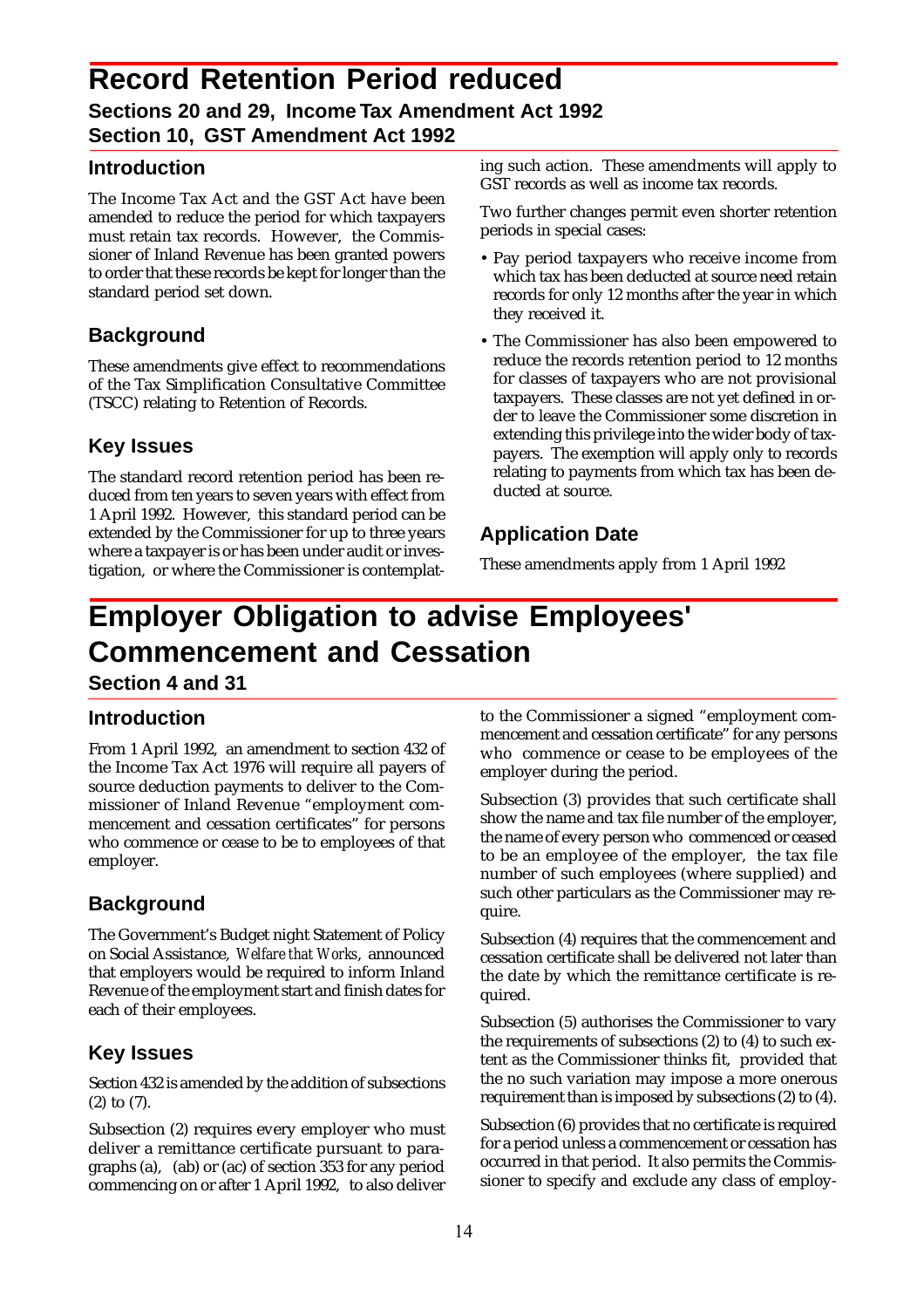ment from the requirements of the section. A certificate is not required for the commencement and cessation of entitlement to national superannuation, veterans' pensions, any income tested benefit or earnings related compensation.

Subsection (7) defines "employee" as including any recipient of a "source deduction payment" as defined in section 6(1). That definition has been amended for the purposes of this obligation so as to include shareholder-employees.

"Employee" includes both shareholder-employees and recipients of withholding payments.

In the case of shareholder-employees, because the operation of section 6(2) and (3) is specifically excluded from the obligations in section 432, all shareholder-employees remain potential recipients of source deduction payments, and the employing company must supply commencement and cessation particulars. Thus, where a shareholder-employee commences or ceases employment with a company on or after 1 April 1992, and there is any prospect of source deduction payment being made as a result of that employment, the commencement (or as the case may be, cessation) must be reported.

In the case of recipients of withholding payments, commencements should be advised where a person accepts any position which gives rise to an entitlement to a withholding payment. Cessations, particularly in the case of casual workers such as fruit pickers, should be advised when the employer considers that person is unlikely to undertake any further work for that employer in the foreseeable future.

#### **Application Date**

This amendment applies from 1 April 1992. Thus, "large " employers must submit their first certificate to Inland Revenue by 20 April 1992 and "small" employers by 20 May 1992; in both cases only where an employee has commenced or ceased in their employment after 1 April 1992.

### **Family Support Income Bands decreased Section 32**

#### **Introduction**

A new Eleventh Schedule has been introduced into the Income Tax Act. It decreases the width of the income bands used for classifying the expected income earned by a taxpayer during the coming year in order to calculate that person's entitlement to interim Family Support instalments.

#### **Background**

The income bands reduce the chances for Family Support recipients to incur end of year debits due to wage or other unforeseen pay increases during the income year.

#### **Key Issues**

The new income bands are amended to ensure that only a maximum of \$10 Family Support entitlement is forgone per week. This was the previous maximum Family Support entitlement forgone when Family Support was introduced in 1986. The amendment was necessitated by the increases in the Family Support abatement rates since the scheme was introduced in 1986.

#### **Application Date**

The amendment applies to the tax on income derived in the year commencing on 1 April 1992 and applies to applications for interim instalments of Family Support for the 1992/93 income year.

### **Additions to the Transitional List of Low Tax Countries Section 33**

#### **Introduction**

Legislative changes have been made to the Seventeenth Schedule to the Income Tax Act 1976 to add to Part B companies of certain types that are resident in Ireland, Malta, and Malaysia.

#### **Background**

The controlled foreign company (CFC) transitional provisions provide that if a CFC is resident at all times during the period from 1 April 1988 to 31 March 1992 in a country or territory other than those listed on the Seventeenth Schedule to the Act, any person who holds an income interest in that CFC is not required to calculate attributed foreign income or attributed foreign loss until 1 April 1992.

The Seventeenth Schedule contains a list of the known tax havens that existed at the time the schedule was formulated. It was amended in 1989 to include companies obtaining tax preferences offered in Fiji and Western Samoa.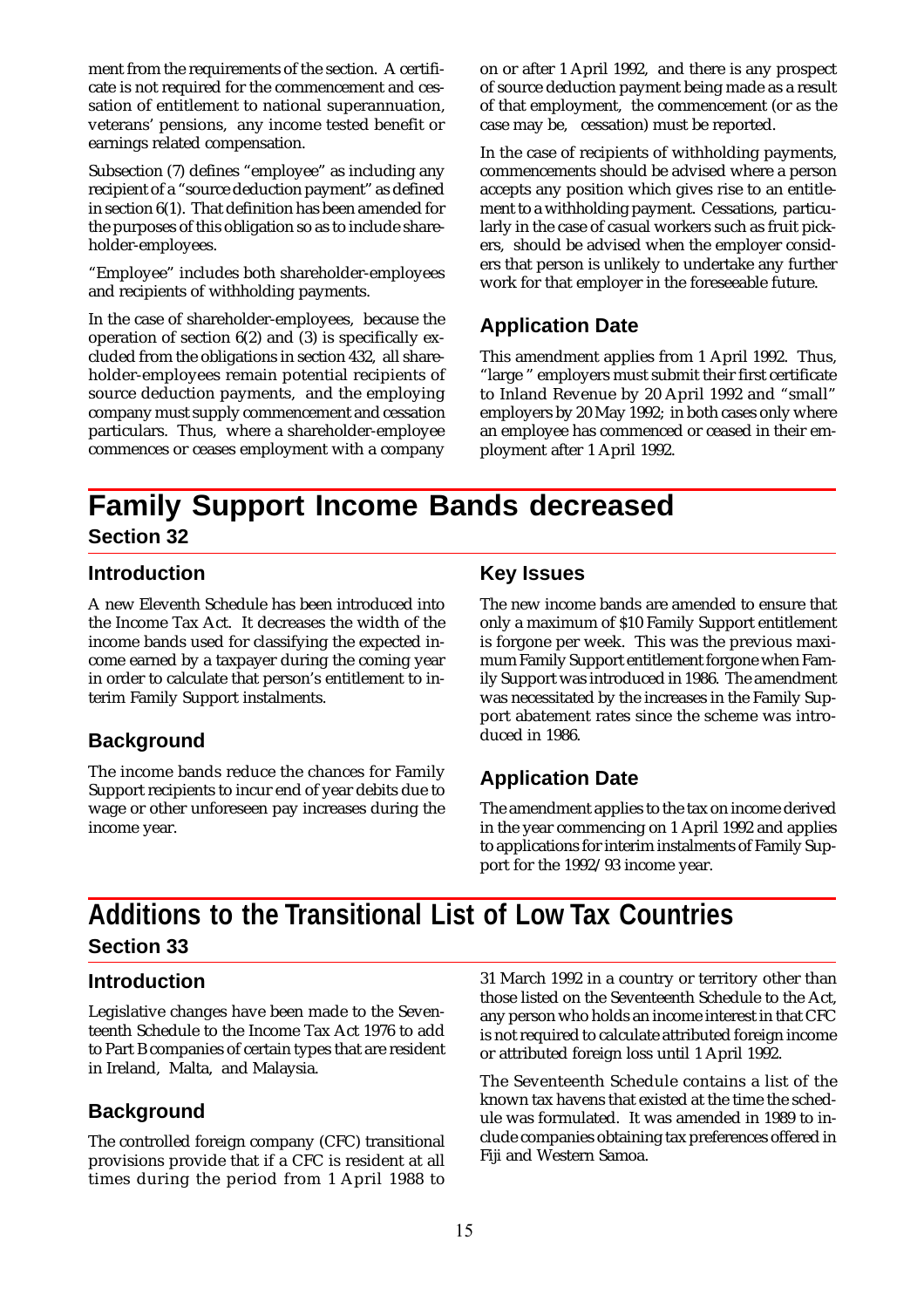#### **Key Issues**

As the transitional provisions for the CFC regime have been extended for a further year, the Government has decided that the Seventeenth Schedule should be modified to include companies that utilise additional tax preferences offered in foreign jurisdictions.

Part B of the Seventeenth Schedule has been amended to include a number of specified companies resident in Ireland, Malta, and Malaysia that obtain a tax preference offered in those countries, including:

- Manufacturing companies deriving income in the period to 31 December 2010 from the sale of goods manufactured in Ireland;
- Companies deriving income or capital gains from the following operations:
	- life assurance business with policy holders and annuitants who reside outside Ireland;
	- the management of the investments of one or more unit trusts where all the unit holders are resident outside Ireland.

These companies incur an effective rate of tax of 10%.

• Companies obtaining tax capital allowances, including initial allowances and accelerated writing down allowances available for qualifying assets of financial type operations carried out in the Shannon Free Airport Zone, and designated Urban Renewal Areas of Ireland;

• Any company that operates in Ireland undertaking administrative or liaison activities;

Irish corporation tax of up to 15% of overhead expenses is imposed on this type of company;

- Companies obtaining forms of tax relief or complete exemption from tax provided by legislation recently enacted in Malaysia, including:
	- the Labuan Offshore Business Activity Tax Act 1990;
	- the Offshore Banking Act 1990;
	- the Offshore Companies Act 1990;
	- the Offshore Insurance Act 1990;
	- the Labuan Trust Companies Act 1990; and
	- the Promotion of Investments (Criteria for the Grant of Pioneer Status to a Small-Scale Company) Order 1990.
- Companies resident in Malta that obtain relief or exemption from tax under any of the following Acts:
	- the Malta International Business Activities Act 1988;
	- the Offshore Trusts Act 1988:
	- the Malta Freeports Act 1989; and
	- the Merchant Shipping Act 1973.

#### **Application Date**

These amendments apply from the date of assent (13 March 1992).

### **Confirmation of Annual Rates of Income Tax Sections 34, 35, and 36**

Part II of the Amendment Act confirms the rates of income tax and excess retention tax for the 1992 income year. These annual rates are required to be fixed from time to time by an Act of Parliament.

#### **Key issues**

The annual rates of income tax for the 1992 income year are the amounts set out in the First Schedule to

the Income Tax Act. The rates have not changed.

The rate of excess retention tax for the 1992 income year is the amount set out in clause 11 of Part A of the First Schedule to the Income Tax Act. This rate has not changed.

#### **Application Date**

1 April 1991.

### **Gift Duty Exemption for Superannuation Assignments extended Section 2, Estate and Gift Duties Amendment Act 1992**

#### **Introduction**

Section 2 of the Estate and Gift Duties Amendment Act 1992 extends the gift duty exemption for superannuation assignments contained in section 74 of the Estate and Gift Duties Act 1968. The exemption now covers elections by group superannuation scheme members to receive a reduced pension in return for the payment, commencing before the member's death, of a pension to the member's spouse.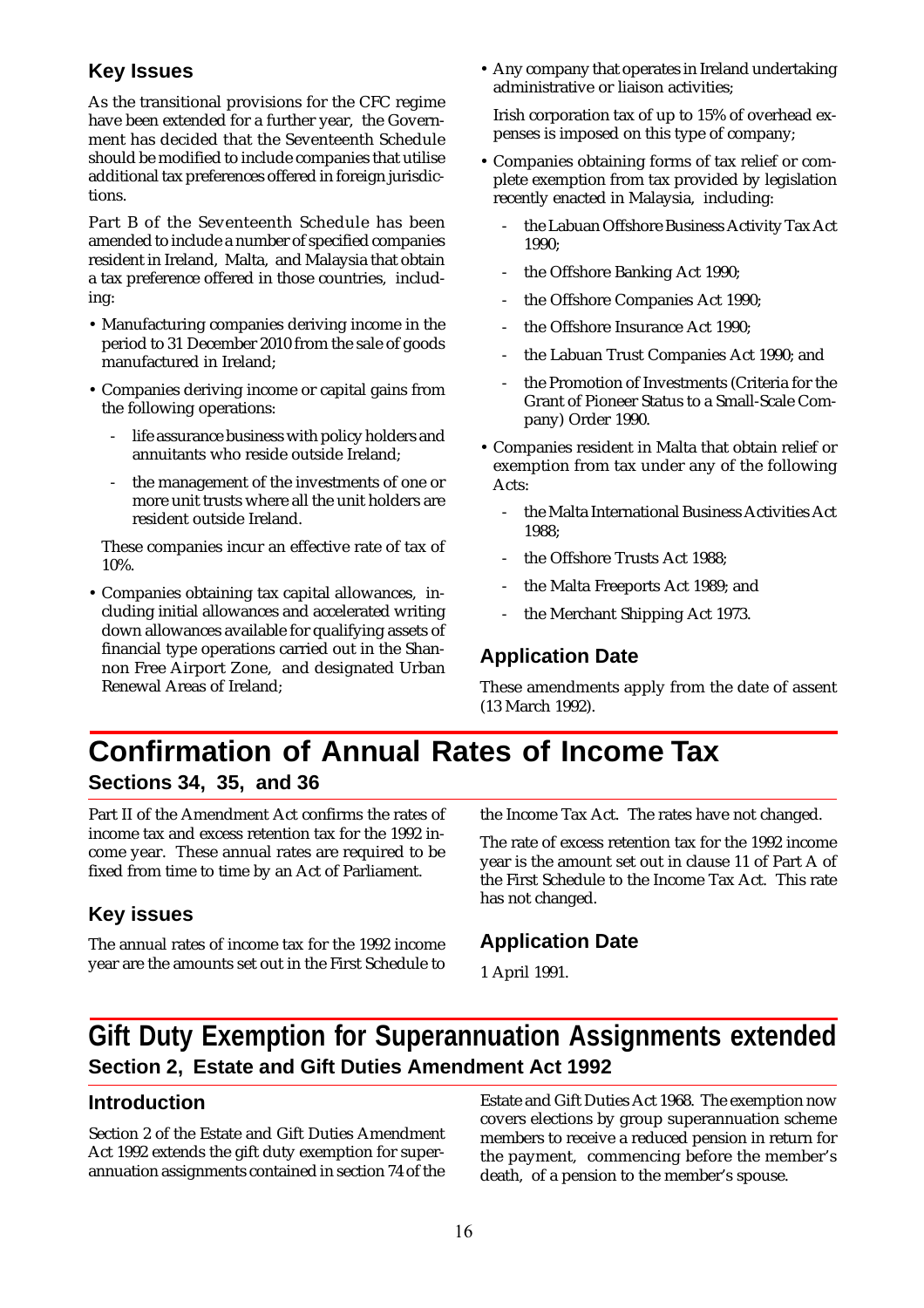#### **Background**

Section 74 of the Estate and Gift Duties Act 1968 previously exempted from gift duty elections by members of group superannuation schemes to receive a reduced retirement allowance or pension in return for the payment, after the member's death, of a pension to the surviving spouse or to any dependant.

#### **Key Issues**

The gift duty exemption in section 74 of the Estate and Gift Duties Act 1968 is extended to cover elections by group superannuation scheme members to receive a reduced pension in return for the payment, commencing before the member's death, of a pension to the member's spouse.

The types of assignment which the amendment would apply to are typically those which allow for a more equitable superannuation provision to be made for non-contributor spouses.

An example of a statutory assignment which would benefit from the amendment is contained in section 91B of the Government Superannuation Fund Act 1956. This provision allows contributors to the fund to elect to surrender up to one-half of their superannuation entitlement in return for the immediate payment of an annuity to another person.

The type of superannuation assignment covered by the amendment could previously gain access to a gift duty exemption by being incorporated in a matrimonial property agreement. This option, however, is less desirable than a specific gift duty exemption as it imposes additional compliance costs on assignors who may be compelled to incur the significant cost of having a matrimonial property agreement drawn up for the reason only of effecting a superannuation assignment which does not incur a gift duty liability.

#### **Application Date**

This amendment applies from the date of assent. (13 March 1992)

### **Use of symbols allowed on Electronically Transferred Tax Invoices, Debit and Credit Notes Section 2 and 7, Goods and Services Tax Amendment Act 1992**

#### **Introduction**

An amendment to section 2 of the GST Act and the insertion of new section 25A into the Act allows registered persons to use symbols, abbreviations or other notations on a tax invoice or a credit or debit note to represent particulars that are required to be shown on a tax invoice or a credit or debit note. Symbols can only be used where the tax invoice or credit or debit note is to be sent by electronic transfer.

#### **Background**

The GST Act requires particulars to be shown on a tax invoice or a credit or debit note. This can add to the costs and efficiencies of transmitting data electronically. The amendment allows for these particulars to be represented by symbols, abbreviations or other notations.

#### **Key issues**

The Commissioner may approve, for the purposes

of facilitating the electronic transfer of tax invoices and credit and debit notes, the use of symbols, abbreviations or other notations to represent the particulars required to be shown on a tax invoice or a credit or debit note. For example, the abbreviation "TI" may represent the words "tax invoice".

Such approval may apply generally to all registered person or a specific registered person or class of registered persons. The Commissioner may impose conditions as to the use of symbols, abbreviations or other notations. Any approval given can be withdrawn or modified by the Commissioner at any time on giving reasonable notice.

Credit note and debit note have been defined to be a document and therefore can be in an electronic format.

#### **Application date**

This amendment applies from the date of assent. (13 March 1992)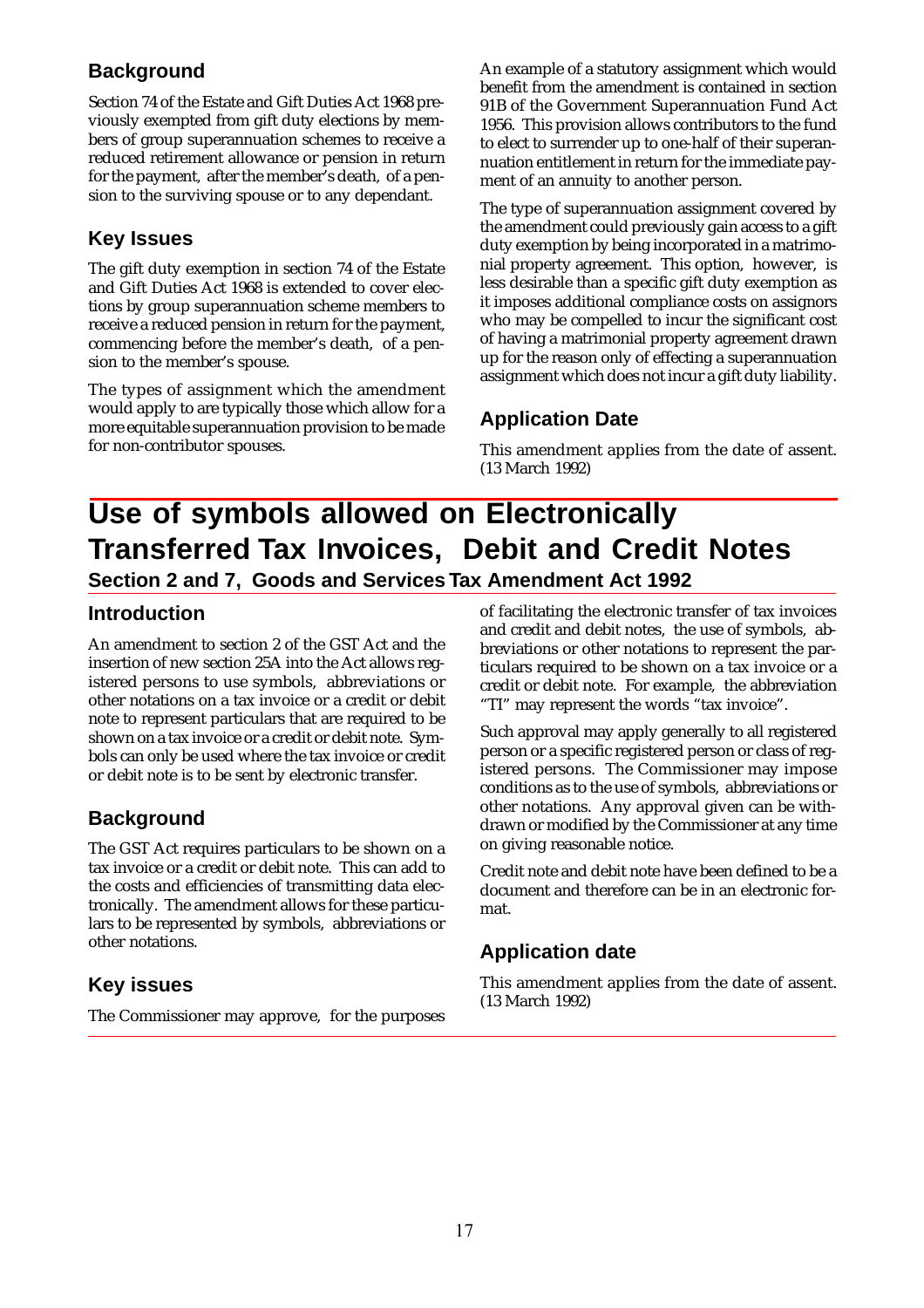### **Use of Trading Names on Tax Invoices allowed Section 2 and 9, Goods and Services Tax Amendment Act 1992**

#### **Introduction**

A registered person may now use a trading name on tax invoices and credit and debit notes as a result of an amendment to the GST Act.

#### **Background**

This amendment enacts one of the Tax Simplification Consultative Committee's recommendations. Previously a registered person was not allowed to use a trading name on tax invoices or credit and debit notes. Instead, the registered person's name was required to be shown and if the trading name was used, the tax invoice could not be used to claim a GST input tax credit.

#### **Key Issues**

The amendment allows a registered person to apply to the Commissioner to adopt a trading name.

The trading name can be used on tax invoices and credit and debit notes instead of the actual name of the registered person. A registered person can only use one trading name.

An application to adopt a trading name or change a trading name can be made either:

- (a) at the time of registration; or
- (b) by specifically notifying the trading name to be adopted and the date from which it will be used to the Commissioner.

The Companies Act requires a company to use its company name on all invoices, receipts and notices. Therefore if a company wishes to use a trading name it must also use the company name.

#### **Application date**

This amendment applies from the date of assent. (13 March 1992)

### **GST Zero-Rated on Sales from Airport Duty-Free Shops Section 3, Goods and Services Tax Amendment Act 1992**

#### **Introduction**

An amendment to the GST Act zero-rates GST on supplies made by certain duty-free shops to inbound air travellers and to travellers who purchase goods on their departure from New Zealand and uplift them on their return.

#### **Background**

The amendment clarifies the question of GST on duty-free purchases. The law required GST to be charged on supplies made to inbound travellers, but not on supplies made to travellers leaving the country. In practice, duty-free stores have tended to zerorate all sales.

#### **Key Issues**

The amendment applies to duty-free stores which are licensed as export warehouses and which operate within the Customs processing area at international airports.

These duty-free stores may now zero-rate the GST on supplies made to inbound air travellers and to outbound air travellers who uplift goods upon returning to New Zealand.

#### **Application Date**

This amendment applies from 1 October 1986.

### **GST: Zero-Rating of Temporary Imports clarified Section 4, Goods and Services Tax Amendment Act 1992**

#### **Introduction**

This provision amends section 11(2)(c) of the Goods and Services Tax Act 1985. This amendment recasts the original provision and provides that where services are provided in relation to goods temporarily imported into New Zealand, only the final service provided to the non-resident is zero rated.

#### **Background**

One of the founding principles of the GST Act is that goods and services consumed in New Zealand should be subject to GST and goods and services consumed overseas should be free of GST.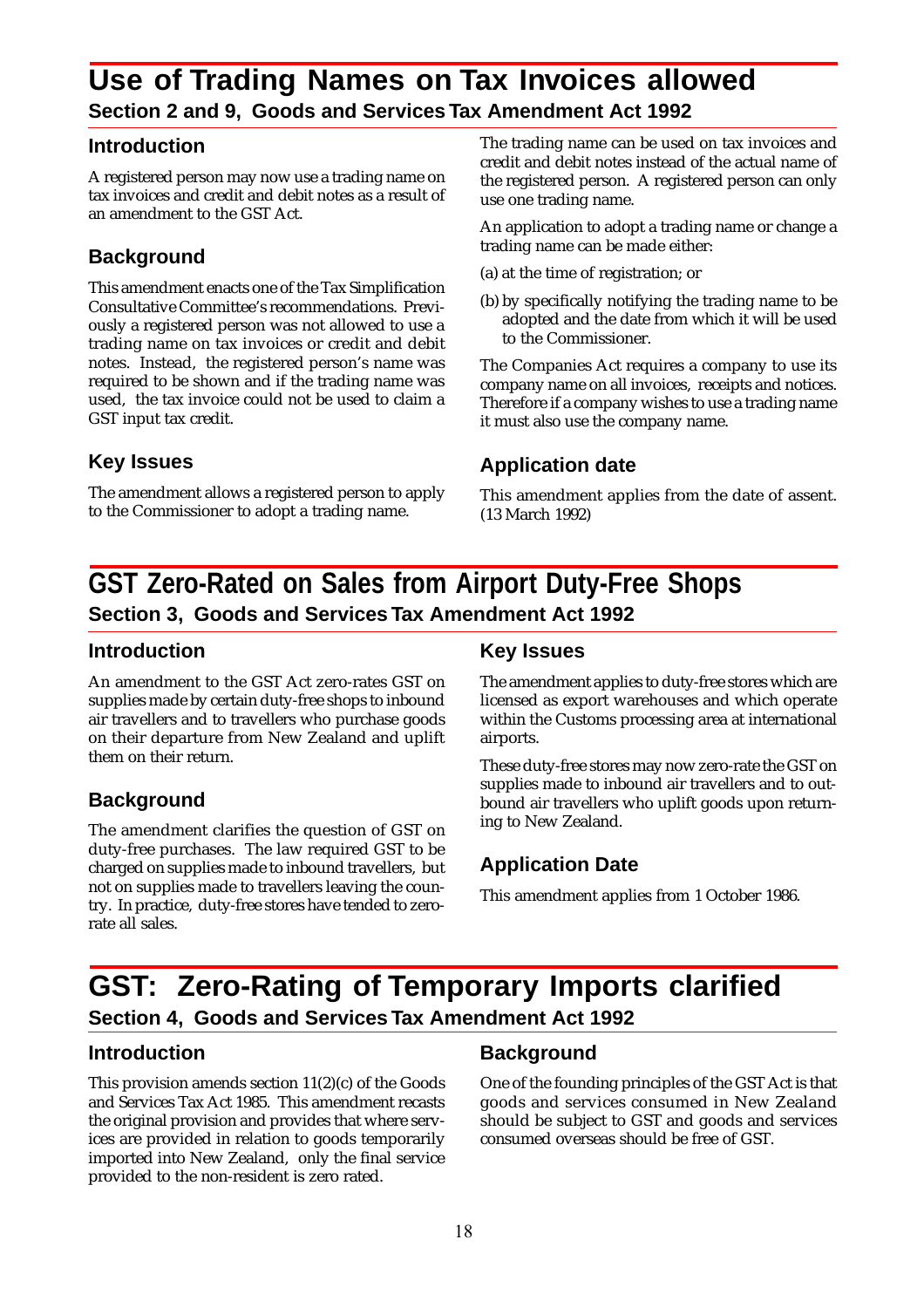#### **Key Issues**

Where services are performed on a temporarily imported good but the services are provided to a resident, consumption occurs in New Zealand and therefore the services will be standard rated. Where the service is provided to a non-resident, consumption occurs overseas and therefore the service should

# **Taxable Period Returns**

#### **Section 5, Goods and Services Tax Amendment Act 1992**

#### **Introduction**

An obvious drafting error in the second proviso to section 16(1) of the GST Act is corrected.

The proviso should allow a return otherwise due on the last working day of December to be furnished by 15 January in the following year. However, the proviso referred to the same year, which made the furnishing of the return by that date impossible.

only then be zero rated. This amendment clarifies the intention of the existing legislation.

#### **Application Date**

This amendment applies from the date of assent (13 March 1992).

#### **Key issue**

The provision has be amended to refer to the following year.

#### **Application date**

This amendment applies from the date of assent (13 March 1992).

### **GST: Change of Accounting Basis requirements simplified Section 6, Goods and Services Tax Amendment Act 1992**

#### **Introduction**

The GST Amendment Act 1992 made changes to the provisions governing a change in accounting basis, contained in section 19C of the GST Act. Registered persons now calculate their tax to pay by reference only to their live creditors and debtors contained in the lists required to be produced under section 19B of the GST Act.

#### **Background**

Inland Revenue had been alerted to the possibility of a misinterpretation of section 19C of the Goods and Services Tax Act 1985. The wording of the section in places seemed to indicate that registered persons could be required to hold records for longer than the maximum period, right back to the introduction of the GST, although in practice this was not the case.

#### **Key Issues**

Section 19C of the GST Act provides formulae for the calculation of any adjustment needed should registered persons change their accounting basis between an invoice, payments, or hybrid basis.

The amendment to section 19C simplifies the formulae set out in subsections (2) to (7), to the extent that they now require input tax and output tax to be taken into account only in relation to amounts due to or by persons included in the list of creditors and debtors required to be produced under section 19B of the Act.

It has been Inland Revenue's practice to make the adjustment in this manner, rather than to look at all the taxable periods right back until the introduction of GST. Section 19B details the lists of debtors and/ or creditors that are required to be produced for each possible change in accounting basis.

The amendment means the legislation will now reflect Inland Revenue's practice, taking into account only live creditors and debtors when making the adjustment.

#### **Application Date**

The amendment applies from the date of assent (13 March 1992).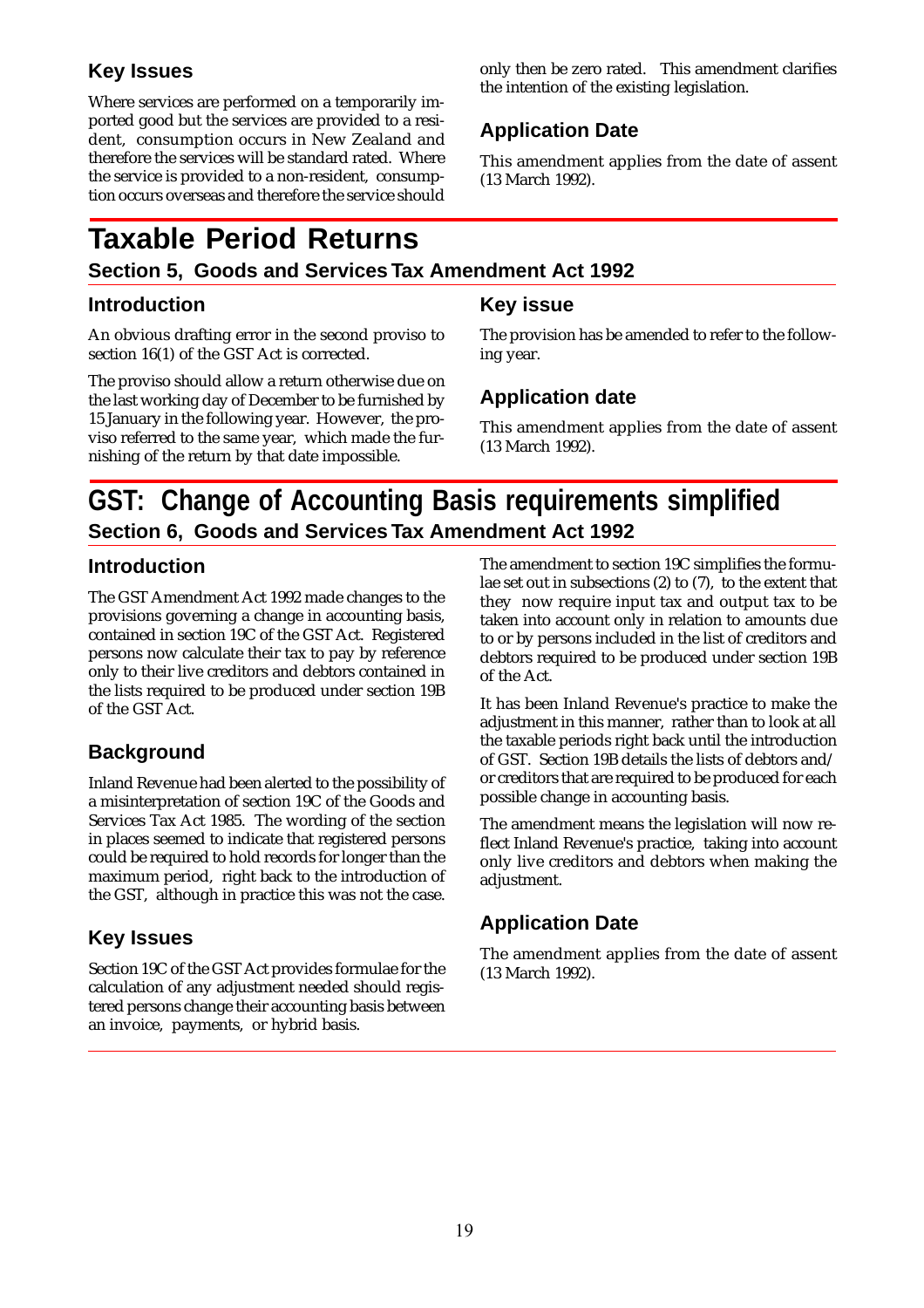### **TRA may dismiss Objections for Non-Appearance Section 4, Inland Revenue Department Amendment Act 1992.**

#### **Introduction**

This amendment operates to permit the Taxation Review Authority to dismiss an objection made by a taxpayer where there has been a failure by that taxpayer to attend any hearing of the objection.

#### **Background**

On occasions, a taxpayer will fail to appear in support of an objection made to an assessment.

The failure to give advance notice of an intended nonappearance typically disrupts the hearings schedule of the Taxation Review Authority and results in avoidable expense.

Previously, where an objector failed to appear, the Authority could either adjourn the hearing or determine the objection in the absence of the objector. As the burden is on an objector to establish that the assessment is in error, the latter option inevitably resulted in the objection being dismissed. However, the Authority still had to hear the evidence for the Commissioner of Inland Revenue before it could dismiss the objection.

#### **Key Issues**

The amendment permits the Authority to dismiss an objection for non-appearance on the part of the objector without formally hearing the objection. The power to reinstate an objection on application by the objector is retained unchanged.

#### **Application Date**

These amendments are effective from the date of assent (13 March 1992).

### **Child Support Living Allowance Amendment to Child Support Act**

#### **Introduction**

Child Support will generally be assessed by way of a basic formula which takes into account a liable parent's income, their current living circumstances, and the number of children for whom they are liable to pay.

#### **Background**

Under a formula assessment, a liable parent's relevant income is reduced by a living allowance. The level of the living allowance is dependent on the liable parent's current living circumstances. Section 30 of the principal Act provides that the living allowance is increased by the maximum family support payment for each "dependent child" living with the liable parent.

#### **Key Issues**

Where the custody of a child is shared between parents, each parent should be treated as being both a liable parent and a custodian. The living allowance for each parent should be calculated as if both parents have full custody of the child.

However, the term "dependent child" was defined to exclude any child in respect of whom the person is liable to pay child support. A dependent child could therefore not be taken into account for determining the living allowance, and the legislation did not reflect the policy intent.

Paragraph (c) of section 30(5) has been repealed to correct this.

#### **Application Date**

These amendments are effective from the date of assent (13 March 1992).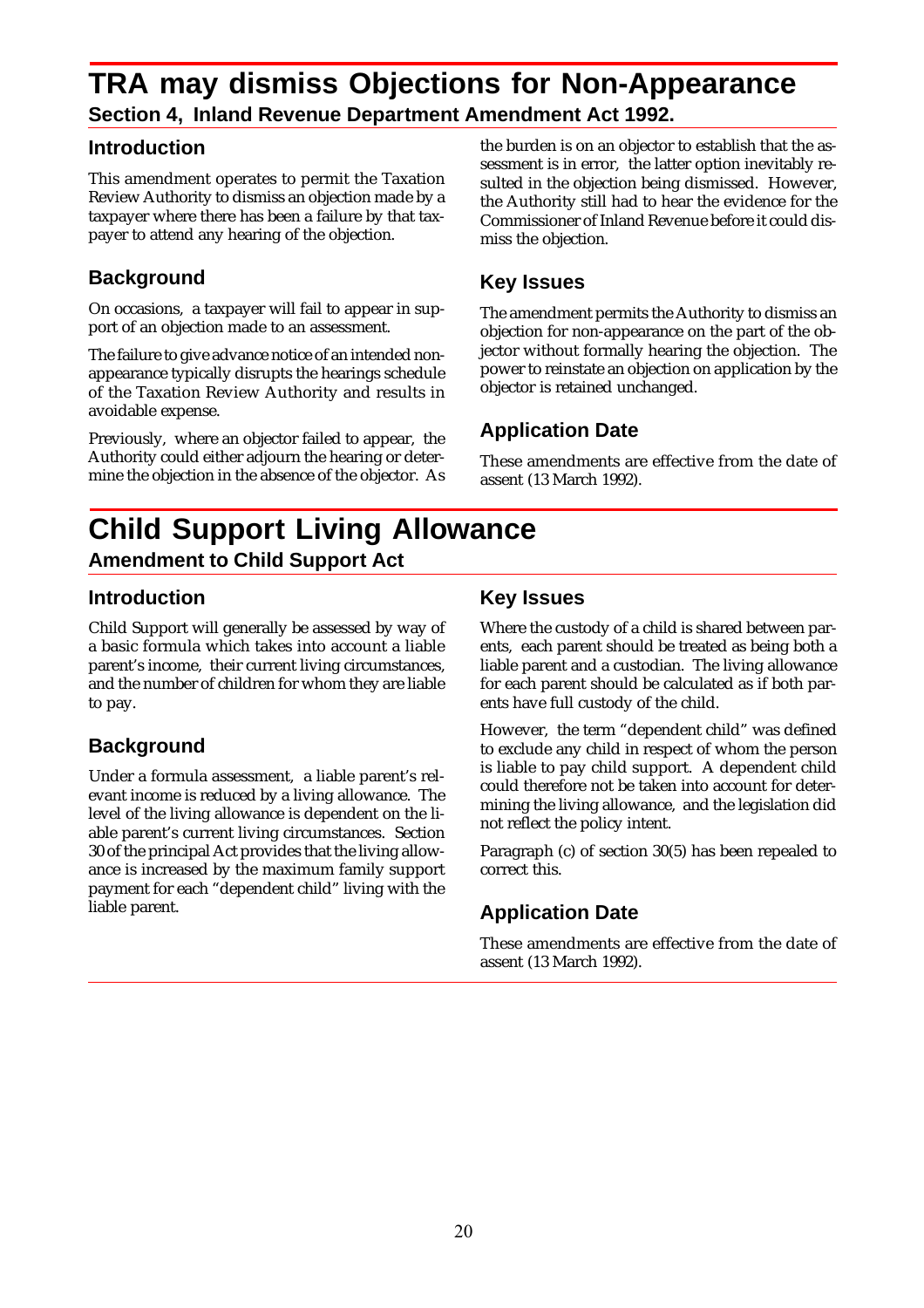## **Recent Legislation - Gaming and Lotteries Amendment Act makes Consequential Amendments to Revenue Acts**

#### **Introduction**

The Gaming and Lotteries Amendment Act (No 2) was assented to on 29 August 1991.

This legislation primarily amends the Gaming and Lotteries Act 1977 but also makes a number of consequential amendments to the Gaming Duties Act 1971, the Goods and Services Tax Act 1985, and the Income Tax Act 1976.

#### **Background**

The Gaming and Lotteries Amendment Act (No 2) 1991 amends the Gaming and Lotteries Act 1971 in two areas. First, the amendment allows the New Zealand Lotteries Commission to conduct instant games as games of chance, rather than as prize competitions. Secondly, it improves the regulation of a variety of instant games.

#### **Key Issues**

A number of consequential changes to the Income Tax Act 1976, the Goods and Services Tax Act 1985 and the Gaming Duties Act 1971 were made by the Gaming and Lotteries Amendment (No 2) 1991.

New Zealand instant games, such as Instant Kiwi, have been brought within the regimes in the Gaming Duties Act 1971 and the Goods and Services Tax Act 1985 which applies to other types of New Zealand lotteries.

The definition of "gambling" in the Accruals Rules in the Income Tax Act was consequentially amended to include New Zealand instant game, New Zealand lottery, and New Zealand prize competitions.

#### **Application Date**

These amendments came into force on 29 August 1991.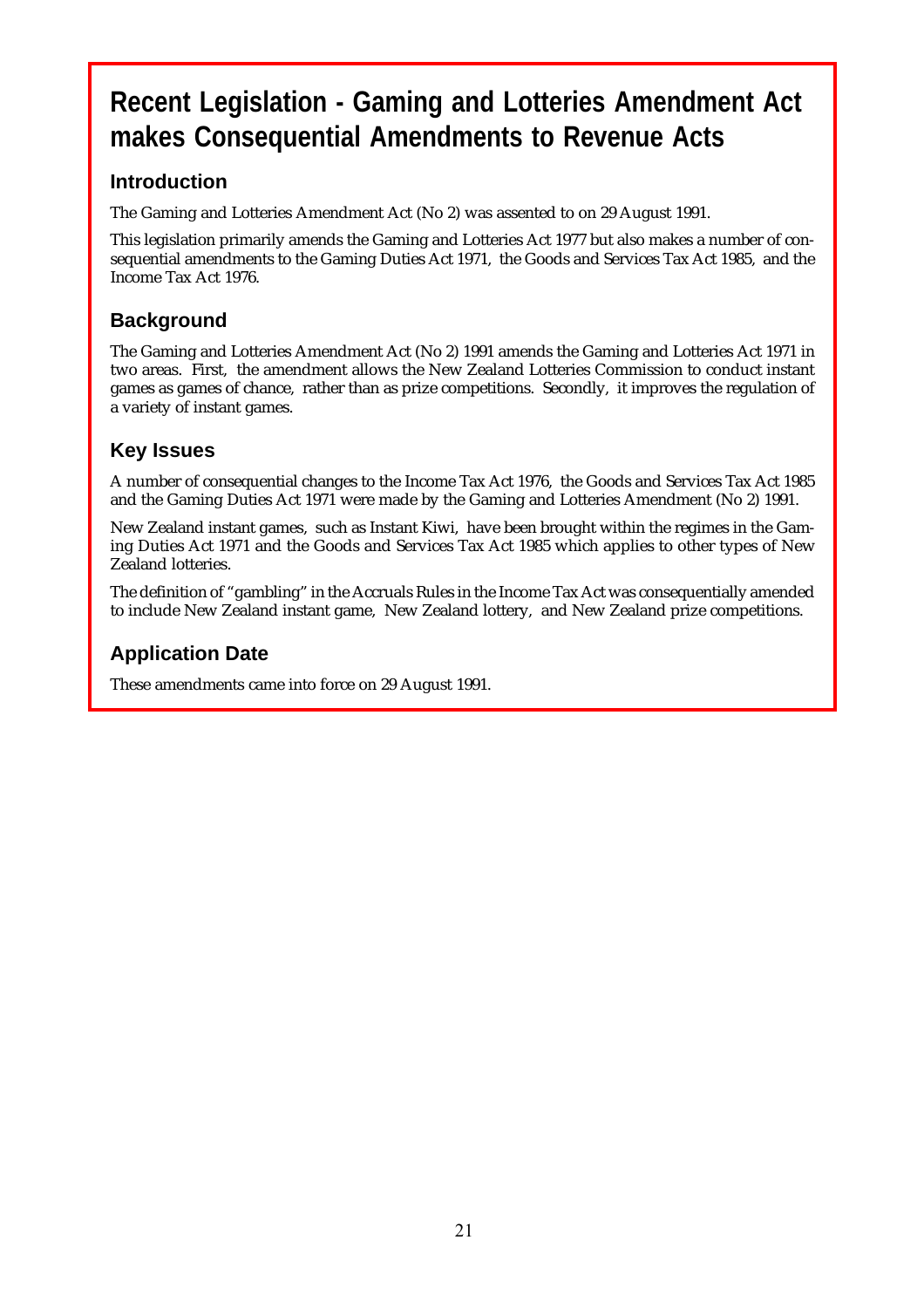# **List of Inland Revenue Publications as at April 1992**

#### **No. Subject Latest Print**

| <b>IR 24</b>    |  |
|-----------------|--|
| <b>IR 184</b>   |  |
| IR 257          |  |
| IR 259          |  |
| <b>IR 260</b>   |  |
| <b>IR 266</b>   |  |
| IR 274          |  |
| <b>IR 274B</b>  |  |
| IR 275          |  |
| IR 279          |  |
| IR 282          |  |
| IR 283          |  |
| <b>IR 283L</b>  |  |
| IR 284          |  |
| IR 287          |  |
| <b>IR 288</b>   |  |
| IR 289          |  |
| <b>IR 291A</b>  |  |
| IR 292          |  |
| <b>IR 409</b>   |  |
| IR 634          |  |
| <b>IR 680A</b>  |  |
|                 |  |
|                 |  |
|                 |  |
| CS <sub>1</sub> |  |
| CS <sub>3</sub> |  |

We're currently updating the Provisional Tax Book (IR 289), the Stamp Duty Book (IR 665) and the GST Guide to Registration (GS 605). All of these should be available shortly.